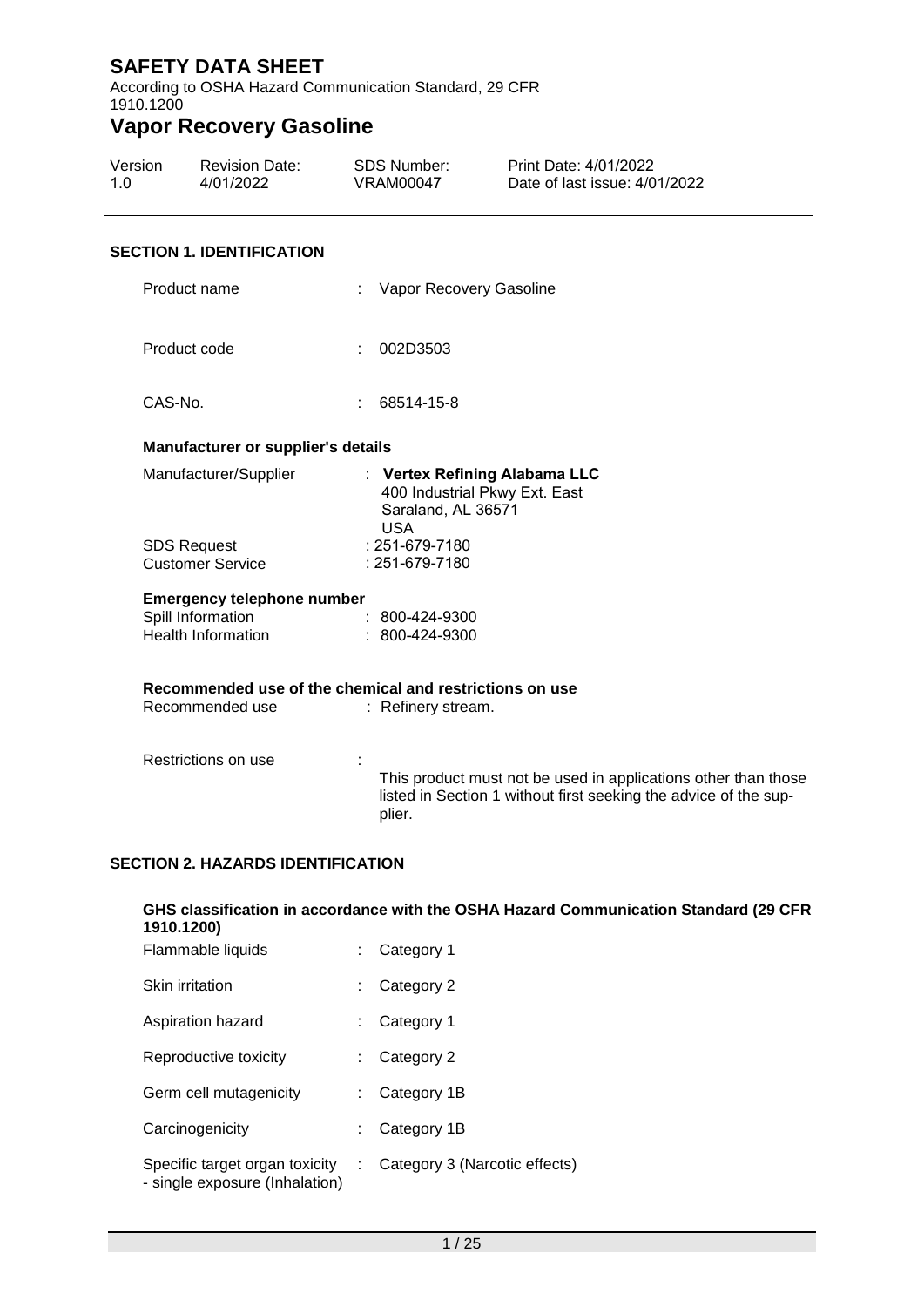According to OSHA Hazard Communication Standard, 29 CFR 1910.1200

| Version<br>1.0 | <b>Revision Date:</b><br>06/21/2021 | <b>SDS Number:</b><br><b>VRAM00047</b>                                                                | Print Date: 4/01/2022<br>Date of last issue: 4/01/2022                                                                                                                                                                                                                                                                                                                                                                                                                                                                                                                                                                                                                                                                                                           |
|----------------|-------------------------------------|-------------------------------------------------------------------------------------------------------|------------------------------------------------------------------------------------------------------------------------------------------------------------------------------------------------------------------------------------------------------------------------------------------------------------------------------------------------------------------------------------------------------------------------------------------------------------------------------------------------------------------------------------------------------------------------------------------------------------------------------------------------------------------------------------------------------------------------------------------------------------------|
| hazard         | Long-term (chronic) aquatic         | Category 2<br>$\sim 100$                                                                              |                                                                                                                                                                                                                                                                                                                                                                                                                                                                                                                                                                                                                                                                                                                                                                  |
|                | <b>GHS label elements</b>           |                                                                                                       |                                                                                                                                                                                                                                                                                                                                                                                                                                                                                                                                                                                                                                                                                                                                                                  |
|                | Hazard pictograms                   |                                                                                                       |                                                                                                                                                                                                                                                                                                                                                                                                                                                                                                                                                                                                                                                                                                                                                                  |
|                | Signal word                         | Danger                                                                                                |                                                                                                                                                                                                                                                                                                                                                                                                                                                                                                                                                                                                                                                                                                                                                                  |
|                | <b>Hazard statements</b>            | PHYSICAL HAZARDS:<br><b>HEALTH HAZARDS:</b><br>H315 Causes skin irritation.<br>H350 May cause cancer. | H224 Extremely flammable liquid and vapour.<br>H304 May be fatal if swallowed and enters airways.<br>H336 May cause drowsiness or dizziness.<br>H340 May cause genetic defects.<br>H361 Suspected of damaging fertility or the unborn child.<br><b>ENVIRONMENTAL HAZARDS:</b><br>H411 Toxic to aquatic life with long lasting effects.                                                                                                                                                                                                                                                                                                                                                                                                                           |
|                | Precautionary statements            | <b>Prevention:</b><br>and understood.<br>ment.<br>face protection.                                    | P201 Obtain special instructions before use.<br>P202 Do not handle until all safety precautions have been read<br>P210 Keep away from heat, hot surfaces, sparks, open flames<br>and other ignition sources. No smoking.<br>P233 Keep container tightly closed.<br>P240 Ground/bond container and receiving equipment.<br>P241 Use explosion-proof electrical/ ventilating/ lighting equip-<br>P242 Use non-sparking tools.<br>P243 Take action to prevent static discharges.<br>P261 Avoid breathing dust/ fume/ gas/ mist/ vapours/ spray.<br>P264 Wash skin thoroughly after handling.<br>P271 Use only outdoors or in a well-ventilated area.<br>P273 Avoid release to the environment.<br>P280 Wear protective gloves/ protective clothing/ eye protection/ |
|                |                                     | <b>Response:</b><br>attention.                                                                        | P301 + P310 IF SWALLOWED: Immediately call a POISON<br>CENTER or doctor/ physician.<br>P303 + P361 + P353 IF ON SKIN (or hair): Take off immediately<br>all contaminated clothing. Rinse skin with water/ shower.<br>P304 + P340 IF INHALED: Remove person to fresh air and<br>keep comfortable for breathing.<br>P308 + P313 IF exposed or concerned: Get medical advice/<br>P312 Call a POISON CENTER/doctor if you feel unwell.<br>P321 Specific treatment (see supplemental first aid instructions                                                                                                                                                                                                                                                           |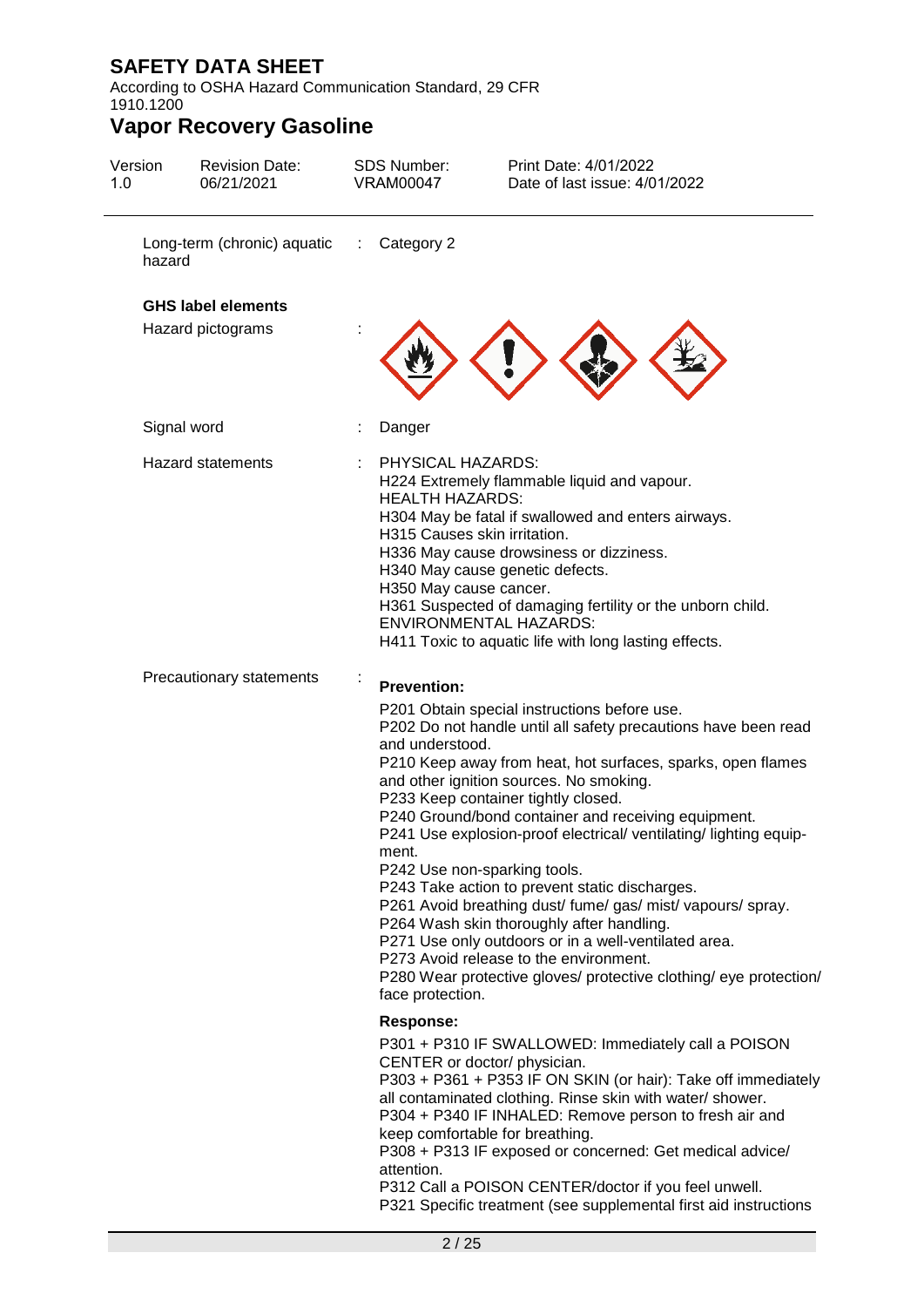According to OSHA Hazard Communication Standard, 29 CFR 1910.1200

### **Vapor Recovery Gasoline**

| Version | <b>Revision Date:</b> | SDS Number: | Print Date: 4/01/2022         |
|---------|-----------------------|-------------|-------------------------------|
| 1.0     | 06/21/2021            | VRAM00047   | Date of last issue: 4/01/2022 |

on this label).

P331 Do NOT induce vomiting.

P332 + P313 If skin irritation occurs: Get medical advice/ attention.

P362 + P364 Take off contaminated clothing and wash it before reuse.

P370 + P378 In case of fire: Use alcohol-resistant foam, carbon dioxide or water mist to extinguish.

P391 Collect spillage.

#### **Storage:**

P235 Keep cool. P403 + P233 Store in a well-ventilated place. Keep container tightly closed. P405 Store locked up.

#### **Disposal:**

P501 Dispose of contents/ container to an approved waste disposal plant.

### **Other hazards which do not result in classification**

Liquid evaporates quickly and can ignite leading to a flash fire, or an explosion in a confined space.

A component or components of this material may cause cancer.

This product contains benzene which may cause leukaemia (AML - acute myelogenous leukaemia).

This material is a static accumulator.

Even with proper grounding and bonding, this material can still accumulate an electrostatic charge.

If sufficient charge is allowed to accumulate, electrostatic discharge and ignition of flammable airvapour mixtures can occur.

May cause MDS (Myelodysplastic Syndrome).

The classification of this material is based on OSHA HCS 2012 criteria.

Hydrogen sulphide (H2S), an extremely flammable and toxic gas, and other hazardous vapours may evolve and collect in the headspace of storage tanks, transport vessels and other enclosed containers.

### **SECTION 3. COMPOSITION/INFORMATION ON INGREDIENTS**

Substance / Mixture : Substance

#### **Hazardous components**

| Chemical name    | Synonyms      | CAS-No.                 | Concentration (% w/w) |
|------------------|---------------|-------------------------|-----------------------|
| gasoline, vapor- | Gasoline, va- | low boiling point naph- | $\leq$ 100            |
| recovery         | por-recovery  | tha                     |                       |

Hydrogen sulphide may be present both in the liquid and the vapour. Composition is complex and varies with the source of the crude oil and the contributing process plants at that time.

#### **Further information**

Contains: Chemical name | Identification number | Concentration (% w/w) Benzene 71-43-2 1 - 5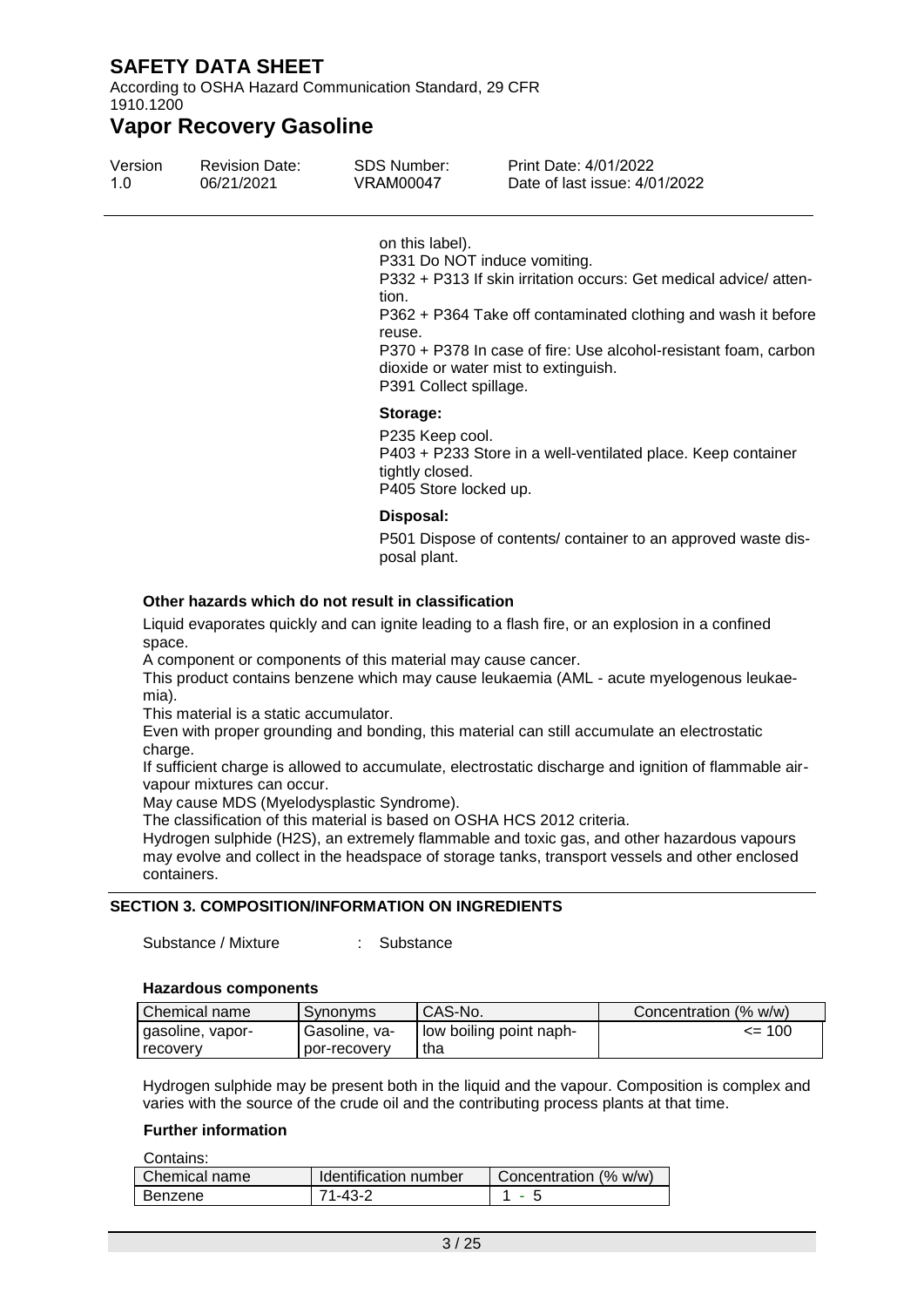According to OSHA Hazard Communication Standard, 29 CFR 1910.1200

# **Vapor Recovery Gasoline**

| Version | <b>Revision Date:</b> | SDS Number: | Print Date: 4/01/2022         |
|---------|-----------------------|-------------|-------------------------------|
| 1.0     | 06/21/2021            | VRAM00047   | Date of last issue: 4/01/2022 |

| Ethylbenzene          | 100-41-4  | $1 - 5$  |
|-----------------------|-----------|----------|
| Cyclohexane           | 110-82-7  | 1 - 5    |
| n-Hexane              | 110-54-3  | $3 - 20$ |
| Toluene               | 108-88-3  | $3 - 20$ |
| Xylene, mixed isomers | 1330-20-7 | $3 - 20$ |

### **SECTION 4. FIRST-AID MEASURES**

| General advice                                                    |    | Vapourisation of H2S that has been trapped in clothing can be<br>dangerous to rescuers. Maintain respiratory protection to<br>avoid contamination from the victim to rescuer. Mechanical<br>ventilation should be used to resuscitate if at all possible.<br>Not expected to be a health hazard when used under normal<br>conditions.                                                                                                                                                                                                                                                                                                                                                                                                                                                                                                                                   |
|-------------------------------------------------------------------|----|-------------------------------------------------------------------------------------------------------------------------------------------------------------------------------------------------------------------------------------------------------------------------------------------------------------------------------------------------------------------------------------------------------------------------------------------------------------------------------------------------------------------------------------------------------------------------------------------------------------------------------------------------------------------------------------------------------------------------------------------------------------------------------------------------------------------------------------------------------------------------|
| If inhaled                                                        | ÷  | Remove to fresh air. If rapid recovery does not occur,<br>transport to nearest medical facility for additional treatment.                                                                                                                                                                                                                                                                                                                                                                                                                                                                                                                                                                                                                                                                                                                                               |
| In case of skin contact                                           | ÷  | Remove contaminated clothing. Immediately flush skin with<br>large amounts of water for at least 15 minutes, and follow by<br>washing with soap and water if available. If redness, swelling,<br>pain and/or blisters occur, transport to the nearest medical<br>facility for additional treatment.                                                                                                                                                                                                                                                                                                                                                                                                                                                                                                                                                                     |
| In case of eye contact                                            | t. | Flush eye with copious quantities of water.<br>Remove contact lenses, if present and easy to do. Continue<br>rinsing.<br>If persistent irritation occurs, obtain medical attention.                                                                                                                                                                                                                                                                                                                                                                                                                                                                                                                                                                                                                                                                                     |
| If swallowed                                                      | ÷  | Call emergency number for your location / facility.<br>If swallowed, do not induce vomiting: transport to nearest<br>medical facility for additional treatment. If vomiting occurs<br>spontaneously, keep head below hips to prevent aspiration.<br>If any of the following delayed signs and symptoms appear<br>within the next 6 hours, transport to the nearest medical facili-<br>ty: fever greater than 101° F (38.3°C), shortness of breath,<br>chest congestion or continued coughing or wheezing.                                                                                                                                                                                                                                                                                                                                                               |
| Most important symptoms<br>and effects, both acute and<br>delayed | ÷  | Breathing of high vapour concentrations may cause central<br>nervous system (CNS) depression resulting in dizziness, light-<br>headedness, headache and nausea.<br>The onset of respiratory symptoms may be delayed for sever-<br>al hours after exposure.<br>Skin irritation signs and symptoms may include a burning sen-<br>sation, redness, swelling, and/or blisters.<br>Eye irritation signs and symptoms may include a burning sen-<br>sation and a temporary redness of the eye.<br>If material enters lungs, signs and symptoms may include<br>coughing, choking, wheezing, difficulty in breathing, chest<br>congestion, shortness of breath, and/or fever.<br>If any of the following delayed signs and symptoms appear<br>within the next 6 hours, transport to the nearest medical facili-<br>ty: fever greater than 101° F (38.3°C), shortness of breath, |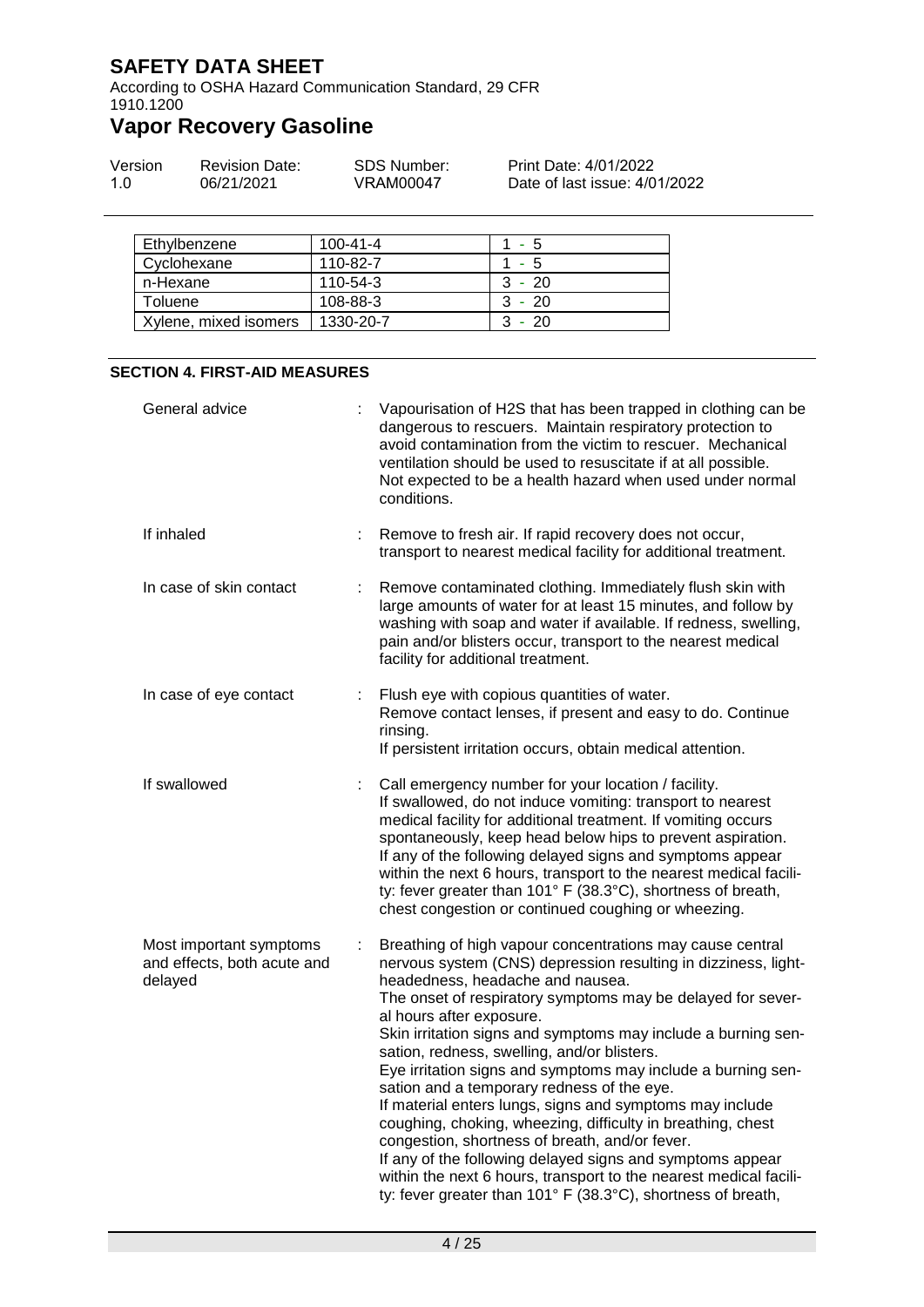According to OSHA Hazard Communication Standard, 29 CFR 1910.1200

# **Vapor Recovery Gasoline**

| Version<br>1.0 | <b>Revision Date:</b><br>06/21/2021                                              | <b>SDS Number:</b><br>VRAM00047 | Print Date: 4/01/2022<br>Date of last issue: 4/01/2022                                                                                                                                                                                                                                                 |
|----------------|----------------------------------------------------------------------------------|---------------------------------|--------------------------------------------------------------------------------------------------------------------------------------------------------------------------------------------------------------------------------------------------------------------------------------------------------|
|                |                                                                                  | and/or difficulty breathing.    | chest congestion or continued coughing or wheezing.<br>Eye irritation signs and symptoms may include a burning sen-<br>sation, redness, swelling, and/or blurred vision.<br>Respiratory irritation signs and symptoms may include a tem-<br>porary burning sensation of the nose and throat, coughing, |
|                | Protection of first-aiders                                                       |                                 | When administering first aid, ensure that you are wearing the<br>appropriate personal protective equipment according to the<br>incident, injury and surroundings.                                                                                                                                      |
|                | Indication of any immediate<br>medical attention and special<br>treatment needed | Treat symptomatically.          | Call a doctor or poison control center for guidance.<br>Potential for chemical pneumonitis.                                                                                                                                                                                                            |
|                |                                                                                  |                                 | Hydrogen sulphide (H2S) - CNS asphyxiant. May cause rhini-<br>tis, bronchitis and occasionally pulmonary oedema after se-<br>vere exposure. CONSIDER: Oxygen therapy. Consult a Poi-<br>son Control Center for guidance.                                                                               |

### **SECTION 5. FIRE-FIGHTING MEASURES**

| Suitable extinguishing media :            |    | Foam, water spray or fog. Dry chemical powder, carbon diox-<br>ide, sand or earth may be used for small fires only.                                                                                                                                                                                                                                                                                                                                                                                                                                                |
|-------------------------------------------|----|--------------------------------------------------------------------------------------------------------------------------------------------------------------------------------------------------------------------------------------------------------------------------------------------------------------------------------------------------------------------------------------------------------------------------------------------------------------------------------------------------------------------------------------------------------------------|
| Unsuitable extinguishing<br>media         |    | Do not use direct water jets on the burning product as they<br>could cause a steam explosion and spread of the fire.<br>Simultaneous use of foam and water on the same surface is<br>to be avoided as water destroys the foam.                                                                                                                                                                                                                                                                                                                                     |
| Specific hazards during fire-<br>fighting | ÷  | Hazardous combustion products may include:<br>A complex mixture of airborne solid and liquid particulates and<br>gases (smoke).<br>Unidentified organic and inorganic compounds.<br>Carbon monoxide may be evolved if incomplete combustion<br>occurs.<br>The vapour is heavier than air, spreads along the ground and<br>distant ignition is possible.<br>Will float and can be reignited on surface water.<br>Hydrogen sulphide (H2S) and toxic sulphur oxides may be<br>given off when this material is heated. Do not depend on<br>sense of smell for warning. |
| Specific extinguishing meth-<br>ods       | ÷. | Use extinguishing measures that are appropriate to local cir-<br>cumstances and the surrounding environment.                                                                                                                                                                                                                                                                                                                                                                                                                                                       |
| Further information                       |    | Clear fire area of all non-emergency personnel.<br>If the fire cannot be extinguished the only course of action is<br>to evacuate immediately.<br>Keep adjacent containers cool by spraying with water.<br>If possible remove containers from the danger zone.<br>Contain residual material at affected sites to prevent material                                                                                                                                                                                                                                  |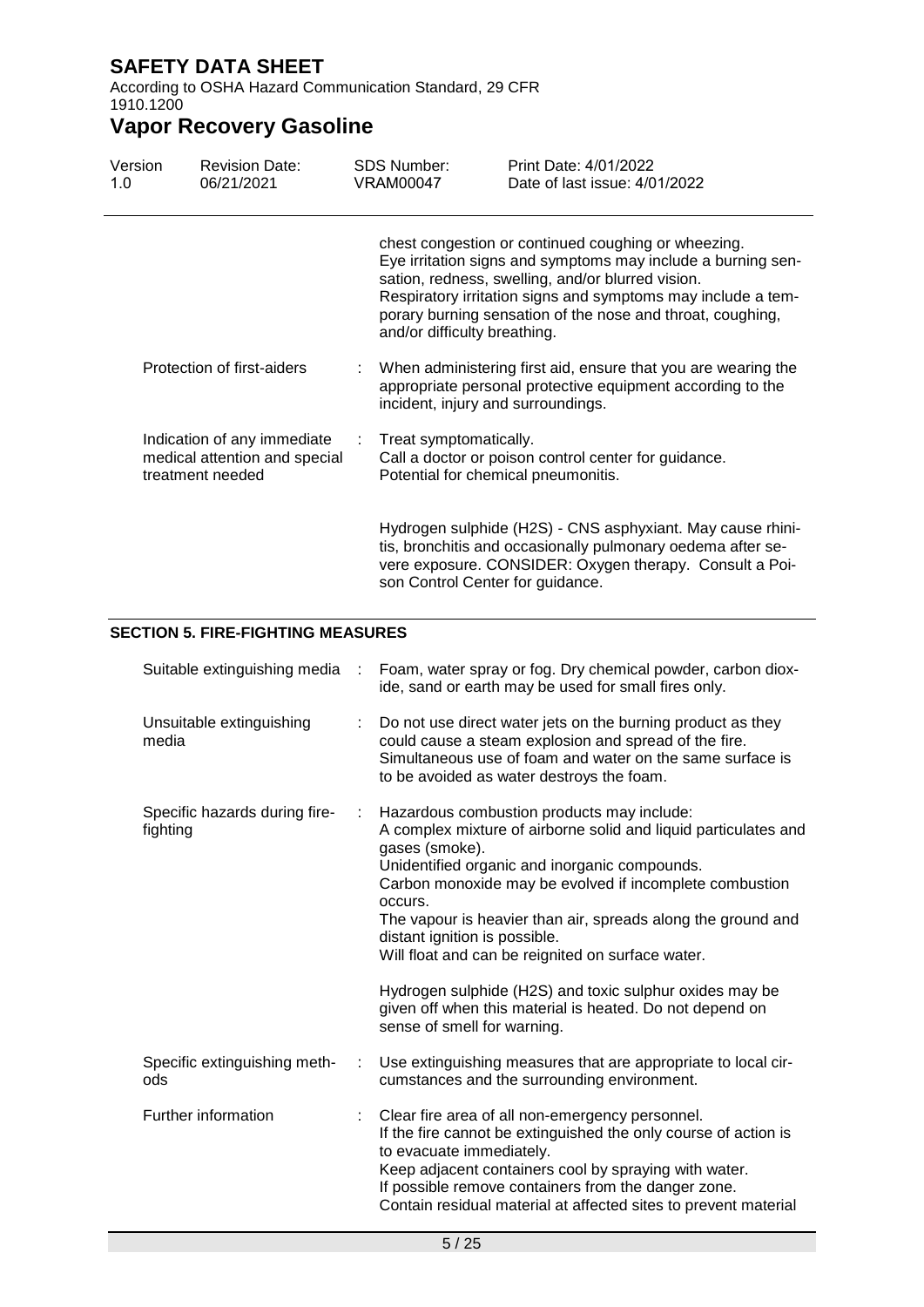According to OSHA Hazard Communication Standard, 29 CFR 1910.1200

| Version<br>1.0 | <b>Revision Date:</b><br>06/21/2021                                             |   | <b>SDS Number:</b><br><b>VRAM00047</b> | Print Date: 4/01/2022<br>Date of last issue: 4/01/2022                                                                                                                                                                                                                                                                                                                                                                                                                                                                                                                                                                                                                                                                                                                                                             |
|----------------|---------------------------------------------------------------------------------|---|----------------------------------------|--------------------------------------------------------------------------------------------------------------------------------------------------------------------------------------------------------------------------------------------------------------------------------------------------------------------------------------------------------------------------------------------------------------------------------------------------------------------------------------------------------------------------------------------------------------------------------------------------------------------------------------------------------------------------------------------------------------------------------------------------------------------------------------------------------------------|
|                |                                                                                 |   |                                        | from entering drains (sewers), ditches, and waterways.                                                                                                                                                                                                                                                                                                                                                                                                                                                                                                                                                                                                                                                                                                                                                             |
|                | Special protective equipment<br>for firefighters                                |   |                                        | Proper protective equipment including chemical resistant<br>gloves are to be worn; chemical resistant suit is indicated if<br>large contact with spilled product is expected. Self-Contained<br>Breathing Apparatus must be worn when approaching a fire in<br>a confined space. Select fire fighter's clothing approved to<br>relevant Standards (e.g. Europe: EN469).                                                                                                                                                                                                                                                                                                                                                                                                                                            |
|                | <b>SECTION 6. ACCIDENTAL RELEASE MEASURES</b>                                   |   |                                        |                                                                                                                                                                                                                                                                                                                                                                                                                                                                                                                                                                                                                                                                                                                                                                                                                    |
|                | Personal precautions, protec- :<br>tive equipment and emer-<br>gency procedures |   | Do not breathe fumes, vapour.          | Do not operate electrical equipment.<br>Shut off leaks, if possible without personal risks. Remove all<br>possible sources of ignition in the surrounding area and evac-<br>uate all personnel. Attempt to disperse the gas or to direct its<br>flow to a safe location for example by using fog sprays. Take<br>precautionary measures against static discharge. Ensure elec-<br>trical continuity by bonding and grounding (earthing) all<br>equipment. Monitor area with combustible gas meter.<br>Vapour can travel for considerable distances both above and<br>below the ground surface. Underground services (drains,<br>pipelines, cable ducts) can provide preferential flow paths.                                                                                                                       |
|                | Environmental precautions                                                       | ÷ |                                        | Take measures to minimise the effects on groundwater.<br>Prevent from spreading or entering into drains, ditches or riv-<br>ers by using sand, earth, or other appropriate barriers.<br>Contain residual material at affected sites to prevent material<br>from entering drains (sewers), ditches, and waterways.                                                                                                                                                                                                                                                                                                                                                                                                                                                                                                  |
|                | Methods and materials for<br>containment and cleaning up                        |   |                                        | Take precautionary measures against static discharges.<br>For large liquid spills (> 1 drum), transfer by mechanical<br>means such as vacuum truck to a salvage tank for recovery or<br>safe disposal. Do not flush away residues with water. Retain<br>as contaminated waste. Allow residues to evaporate or soak<br>up with an appropriate absorbent material and dispose of<br>safely. Remove contaminated soil and dispose of safely<br>For small liquid spills (< 1 drum), transfer by mechanical<br>means to a labeled, sealable container for product recovery or<br>safe disposal. Allow residues to evaporate or soak up with an<br>appropriate absorbent material and dispose of safely. Remove<br>contaminated soil and dispose of safely.<br>Observe all relevant local and international regulations. |
|                |                                                                                 |   | cialist advice.<br>ing) all equipment. | Avoid contact with skin, eyes and clothing.<br>Evacuate the area of all non-essential personnel.<br>Ventilate contaminated area thoroughly.<br>If contamination of site occurs remediation may require spe-<br>Ensure electrical continuity by bonding and grounding (earth-                                                                                                                                                                                                                                                                                                                                                                                                                                                                                                                                       |
|                | Additional advice                                                               |   |                                        | For guidance on selection of personal protective equipment                                                                                                                                                                                                                                                                                                                                                                                                                                                                                                                                                                                                                                                                                                                                                         |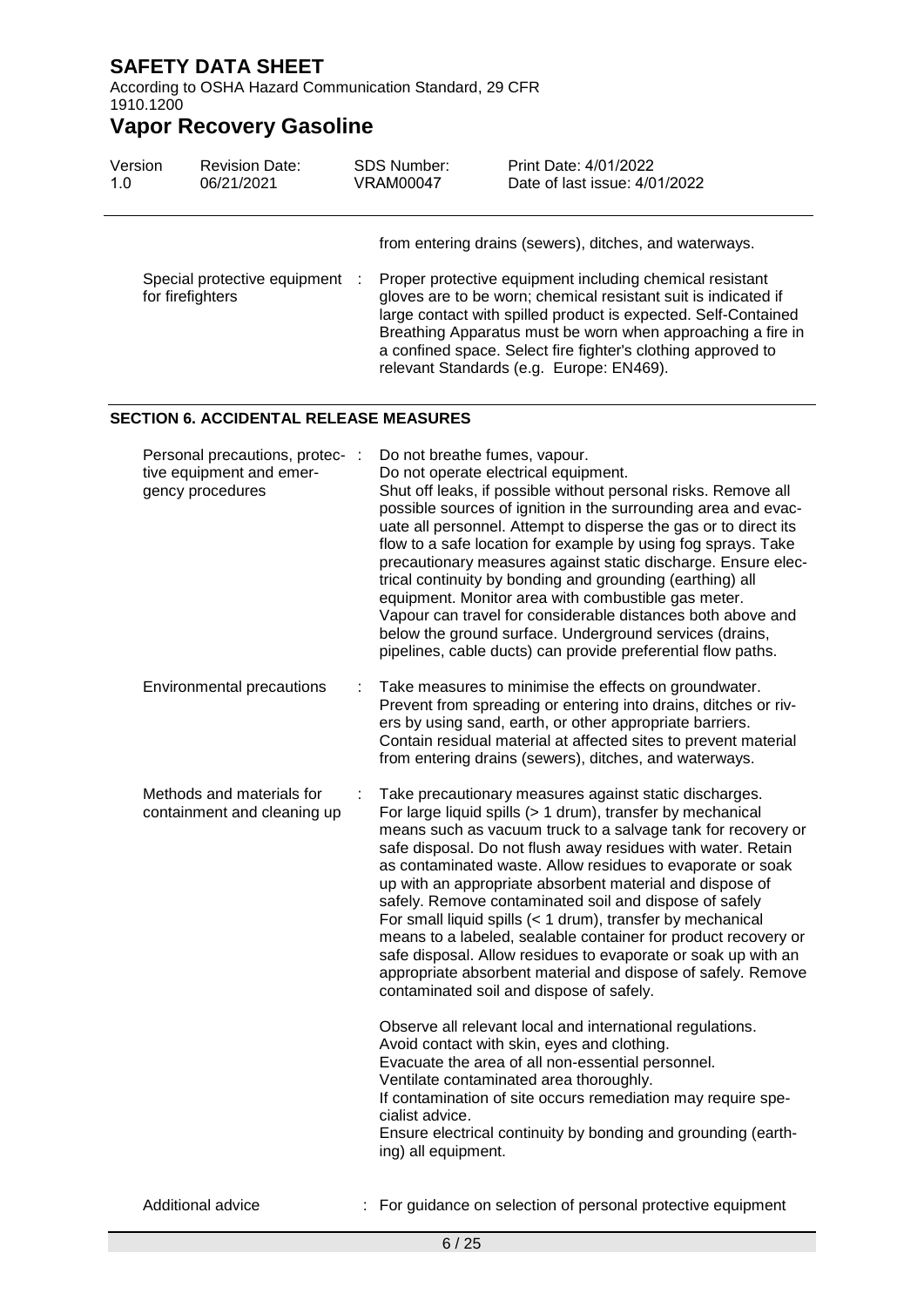According to OSHA Hazard Communication Standard, 29 CFR 1910.1200

# **Vapor Recovery Gasoline**

| Version | <b>Revision Date:</b> | <b>SDS Number:</b>                                                                              | Print Date: 4/01/2022                                                                                                                                                                                                                                                                                                                                                                                                                                                                                                                                                                                                                                                                                                                                                                                                                                                                                                                                                                                                                                  |
|---------|-----------------------|-------------------------------------------------------------------------------------------------|--------------------------------------------------------------------------------------------------------------------------------------------------------------------------------------------------------------------------------------------------------------------------------------------------------------------------------------------------------------------------------------------------------------------------------------------------------------------------------------------------------------------------------------------------------------------------------------------------------------------------------------------------------------------------------------------------------------------------------------------------------------------------------------------------------------------------------------------------------------------------------------------------------------------------------------------------------------------------------------------------------------------------------------------------------|
| 1.0     | 06/21/2021            | <b>VRAM00047</b>                                                                                | Date of last issue: 4/01/2022                                                                                                                                                                                                                                                                                                                                                                                                                                                                                                                                                                                                                                                                                                                                                                                                                                                                                                                                                                                                                          |
|         |                       | this Safety Data Sheet.<br>cannot be contained.<br>Annex 1 Regulation 26.<br>424-8802.<br>8802. | see Section 8 of this Safety Data Sheet.<br>Notify authorities if any exposure to the general public or the<br>environment occurs or is likely to occur.<br>For guidance on disposal of spilled material see Section 13 of<br>Local authorities should be advised if significant spillages<br>Maritime spillages should be dealt with using a Shipboard Oil<br>Pollution Emergency Plan (SOPEP), as required by MARPOL<br>U.S. regulations may require reporting releases of this materi-<br>al to the environment which exceed the reportable quantity<br>(refer to Section 15) to the National Response Center at (800)<br>Under Section 311 of the Clean Water Act (CWA) this material<br>is considered an oil. As such, spills into surface waters must<br>be reported to the National Response Center at (800) 424-<br>This material is covered by EPA's Comprehensive Environ-<br>mental Response, Compensation and Liability Act (CERCLA)<br>Petroleum Exclusion. Therefore, releases to the environment<br>may not be reportable under CERCLA. |

### **SECTION 7. HANDLING AND STORAGE**

| <b>Technical measures</b> | Avoid breathing of or direct contact with material. Only use in<br>well ventilated areas. Wash thoroughly after handling. For<br>guidance on selection of personal protective equipment see<br>Section 8 of this Safety Data Sheet.<br>Prevent spillages.<br>Do not use as a cleaning solvent or other non-motor fuel uses.<br>Turn off all battery operated portable electronic devices (ex-<br>amples include: cellular phones, pagers and CD players)<br>before operating gasoline pump.<br>Contaminated leather articles including shoes cannot be de-<br>contaminated and should be destroyed to prevent reuse.<br>Air-dry contaminated clothing in a well-ventilated area before<br>laundering.<br>Use the information in this data sheet as input to a risk as-<br>sessment of local circumstances to help determine appropri-<br>ate controls for safe handling, storage and disposal of this<br>material.<br>Avoid contact with skin, eyes and clothing. |
|---------------------------|-------------------------------------------------------------------------------------------------------------------------------------------------------------------------------------------------------------------------------------------------------------------------------------------------------------------------------------------------------------------------------------------------------------------------------------------------------------------------------------------------------------------------------------------------------------------------------------------------------------------------------------------------------------------------------------------------------------------------------------------------------------------------------------------------------------------------------------------------------------------------------------------------------------------------------------------------------------------|
| Advice on safe handling   | : Ensure that all local regulations regarding handling and stor-<br>age facilities are followed.<br>When using do not eat or drink.<br>Extinguish any naked flames. Do not smoke. Remove ignition<br>sources. Avoid sparks.<br>Never siphon by mouth.<br>The vapour is heavier than air, spreads along the ground and<br>distant ignition is possible.<br>Avoid exposure.                                                                                                                                                                                                                                                                                                                                                                                                                                                                                                                                                                                         |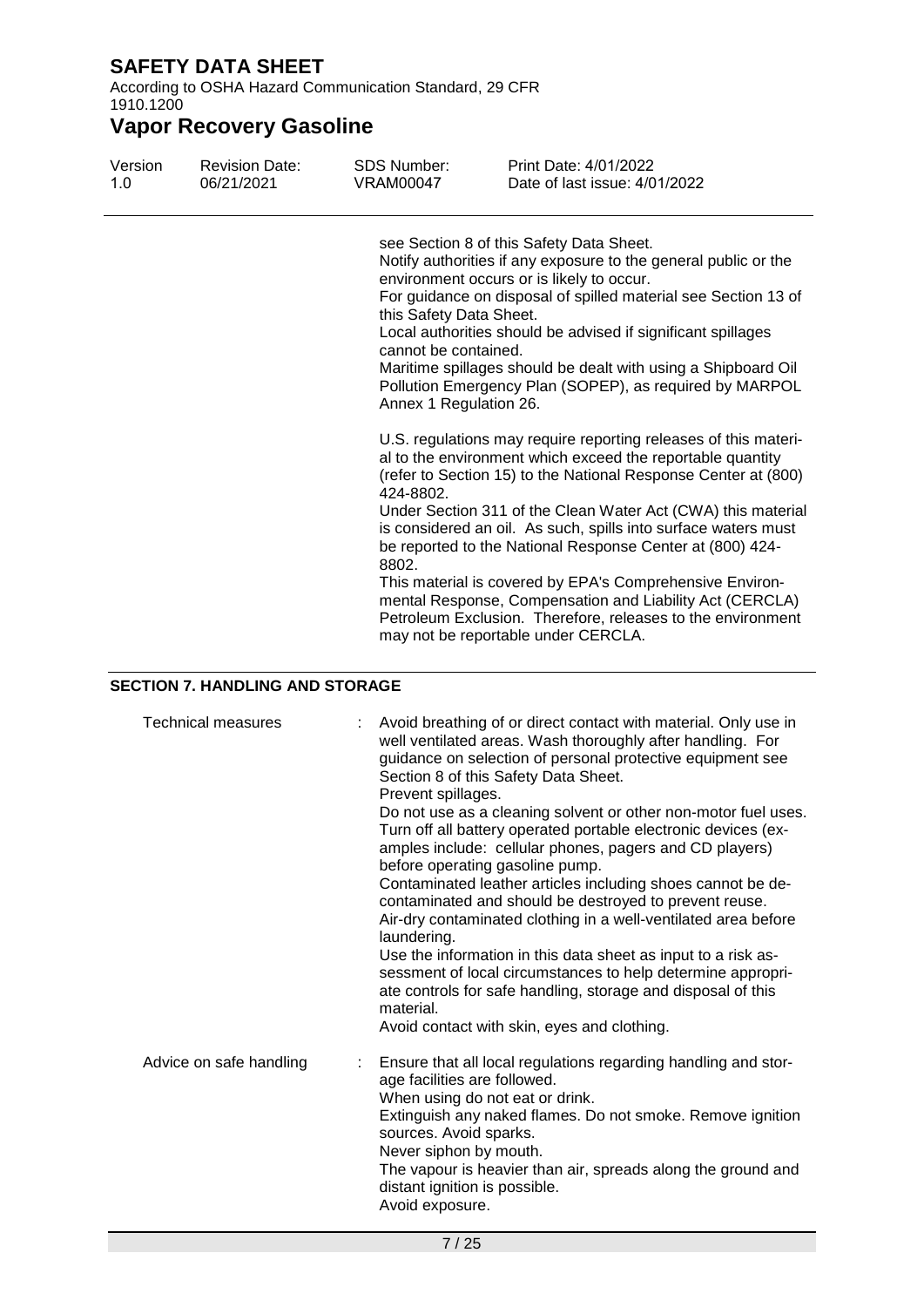According to OSHA Hazard Communication Standard, 29 CFR 1910.1200

| Version<br>1.0 | <b>Revision Date:</b><br>06/21/2021           | <b>SDS Number:</b><br><b>VRAM00047</b>                             | Print Date: 4/01/2022<br>Date of last issue: 4/01/2022                                                                                                                                                                                                                                                                                                                                                                                                                                                                                                                                                                                                                                                                                                                                                                                                                                                                                                                                                                                                                                                                                                                                                                                                                  |
|----------------|-----------------------------------------------|--------------------------------------------------------------------|-------------------------------------------------------------------------------------------------------------------------------------------------------------------------------------------------------------------------------------------------------------------------------------------------------------------------------------------------------------------------------------------------------------------------------------------------------------------------------------------------------------------------------------------------------------------------------------------------------------------------------------------------------------------------------------------------------------------------------------------------------------------------------------------------------------------------------------------------------------------------------------------------------------------------------------------------------------------------------------------------------------------------------------------------------------------------------------------------------------------------------------------------------------------------------------------------------------------------------------------------------------------------|
|                |                                               | vapours, mists or aerosols.                                        | Use local exhaust ventilation if there is risk of inhalation of<br>Properly dispose of any contaminated rags or cleaning mate-<br>rials in order to prevent fires.                                                                                                                                                                                                                                                                                                                                                                                                                                                                                                                                                                                                                                                                                                                                                                                                                                                                                                                                                                                                                                                                                                      |
|                |                                               | tory protection is in use.                                         | The inherent toxic and olfactory (sense of smell) fatiguing<br>properties of hydrogen sulphide require that air monitoring<br>alarms be used if concentrations are expected to reach harm-<br>ful levels such as in enclosed spaces, heated transport ves-<br>sels and spill or leak situations. If the air concentration ex-<br>ceeds 10 ppm, the area should be evacuated unless respira-                                                                                                                                                                                                                                                                                                                                                                                                                                                                                                                                                                                                                                                                                                                                                                                                                                                                             |
|                | Avoidance of contact                          | Strong oxidising agents.                                           |                                                                                                                                                                                                                                                                                                                                                                                                                                                                                                                                                                                                                                                                                                                                                                                                                                                                                                                                                                                                                                                                                                                                                                                                                                                                         |
|                | <b>Product Transfer</b>                       |                                                                    | Wait 2 minutes after tank filling (for tanks such as those on<br>road tanker vehicles) before opening hatches or manholes.<br>Wait 30 minutes after tank filling (for large storage tanks)<br>before opening hatches or manholes. Even with proper<br>grounding and bonding, this material can still accumulate an<br>electrostatic charge. If sufficient charge is allowed to accumu-<br>late, electrostatic discharge and ignition of flammable air-<br>vapour mixtures can occur. Be aware of handling operations<br>that may give rise to additional hazards that result from the<br>accumulation of static charges. These include but are not<br>limited to pumping (especially turbulent flow), mixing, filtering,<br>splash filling, cleaning and filling of tanks and containers,<br>sampling, switch loading, gauging, vacuum truck operations,<br>and mechanical movements. These activities may lead to<br>static discharge e.g. spark formation. Restrict line velocity<br>during pumping in order to avoid generation of electrostatic<br>discharge $(\leq 1 \text{ m/s}$ until fill pipe submerged to twice its diame-<br>ter, then $\leq$ 7 m/s). Avoid splash filling. Do NOT use com-<br>pressed air for filling, discharging, or handling operations. |
|                | Further information on stor-<br>age stability | Tank storage:<br>Keep in a cool place.<br>reduce the risk.<br>ble. | Tanks must be specifically designed for use with this product.<br>Bulk storage tanks should be diked (bunded).<br>Locate tanks away from heat and other sources of ignition.<br>Cleaning, inspection and maintenance of storage tanks is a<br>specialist operation, which requires the implementation of<br>strict procedures and precautions.<br>Electrostatic charges will be generated during pumping.<br>Electrostatic discharge may cause fire. Ensure electrical con-<br>tinuity by bonding and grounding (earthing) all equipment to<br>The vapours in the head space of the storage vessel may lie<br>in the flammable/explosive range and hence may be flamma-<br>Refer to section 15 for any additional specific legislation cov-<br>ering the packaging and storage of this product.                                                                                                                                                                                                                                                                                                                                                                                                                                                                         |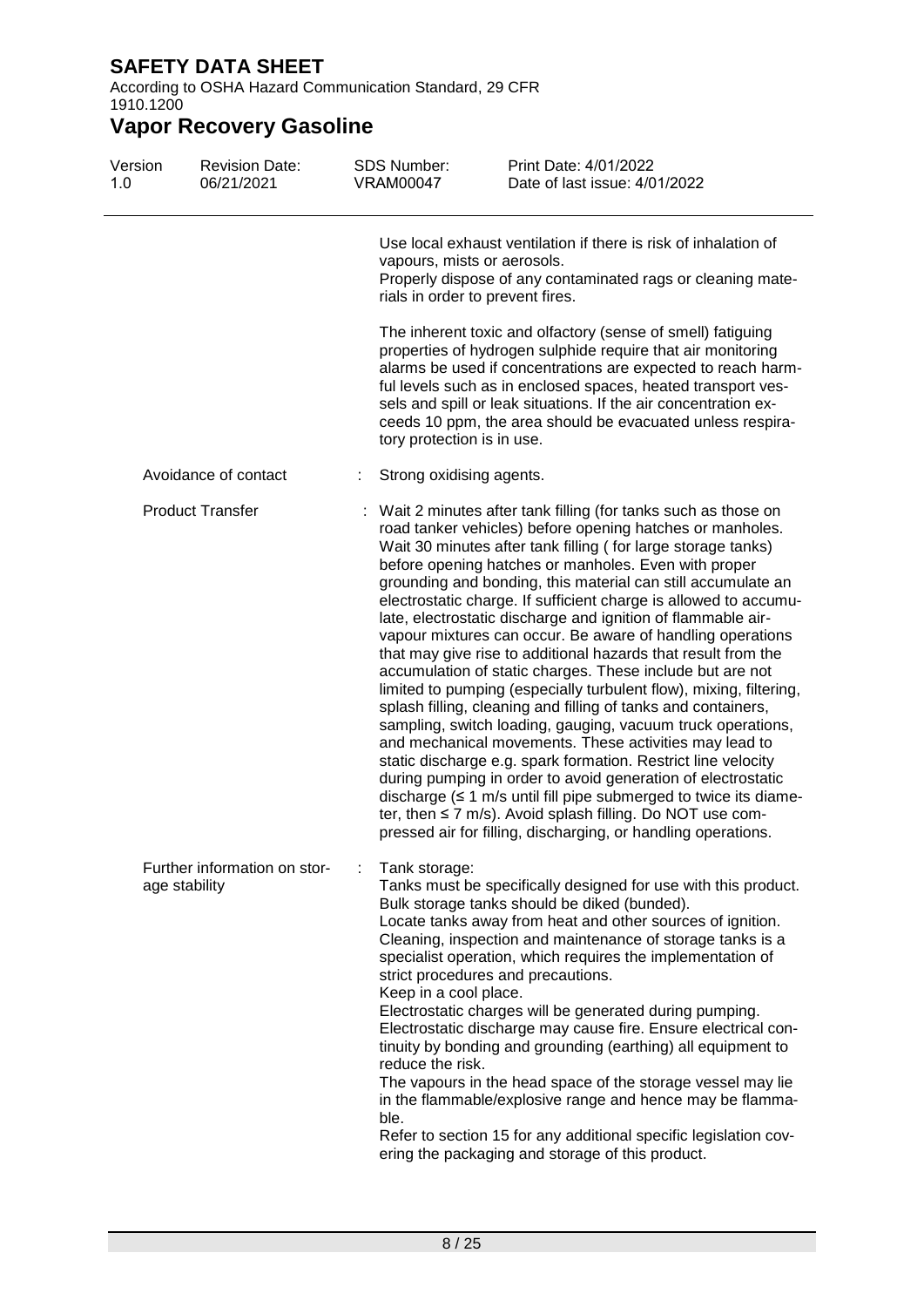According to OSHA Hazard Communication Standard, 29 CFR 1910.1200

## **Vapor Recovery Gasoline**

| Version<br>1.0     | <b>Revision Date:</b><br>06/21/2021 | <b>SDS Number:</b><br><b>VRAM00047</b> | Print Date: 4/01/2022<br>Date of last issue: 4/01/2022                                                                                                                                                                                                                                                                                                                                                                                                                                                                                                                                                                                                                                                                                                                                                                                                                                                                                                                                  |
|--------------------|-------------------------------------|----------------------------------------|-----------------------------------------------------------------------------------------------------------------------------------------------------------------------------------------------------------------------------------------------------------------------------------------------------------------------------------------------------------------------------------------------------------------------------------------------------------------------------------------------------------------------------------------------------------------------------------------------------------------------------------------------------------------------------------------------------------------------------------------------------------------------------------------------------------------------------------------------------------------------------------------------------------------------------------------------------------------------------------------|
| Packaging material |                                     |                                        | Suitable material: For containers, or container linings use mild<br>steel, stainless steel., Aluminium may also be used for appli-<br>cations where it does not present an unnecessary fire hazard.,<br>Examples of suitable materials are: high density polyethylene<br>(HDPE), polypropylene (PP), and Viton (FKM), which have<br>been specifically tested for compatibility with this product., For<br>container linings, use amine-adduct cured epoxy paint., For<br>seals and gaskets use: graphite, PTFE, Viton A, Viton B.<br>Unsuitable material: Some synthetic materials may be unsuit-<br>able for containers or container linings depending on the ma-<br>terial specification and intended use. Examples of materials to<br>avoid are: natural rubber (NR), nitrile rubber (NBR), ethylene<br>propylene rubber (EPDM), polymethyl methacrylate (PMMA),<br>polystyrene, polyvinyl chloride (PVC), polyisobutylene., How-<br>ever, some may be suitable for glove materials. |
|                    | <b>Container Advice</b>             |                                        | Do not cut, drill, grind, weld or perform similar operations on or<br>near containers. Containers, even those that have been emp-<br>tied, can contain explosive vapours.                                                                                                                                                                                                                                                                                                                                                                                                                                                                                                                                                                                                                                                                                                                                                                                                               |
|                    | Specific use(s)                     | : Not applicable                       |                                                                                                                                                                                                                                                                                                                                                                                                                                                                                                                                                                                                                                                                                                                                                                                                                                                                                                                                                                                         |
|                    |                                     | on Static Electricity).                | See additional references that provide safe handling practices<br>for liquids that are determined to be static accumulators:<br>American Petroleum Institute 2003 (Protection Against Igni-<br>tions Arising out of Static, Lightning and Stray Currents) or<br>National Fire Protection Agency 77 (Recommended Practices<br>IEC/TS 60079-32-1: Electrostatic hazards, guidance                                                                                                                                                                                                                                                                                                                                                                                                                                                                                                                                                                                                         |

### **SECTION 8. EXPOSURE CONTROLS AND PERSONAL PROTECTION**

| Components     | CAS-No. | Value type<br>(Form of<br>exposure) | Control parame-<br>ters / Permissible<br>concentration | <b>Basis</b>     |
|----------------|---------|-------------------------------------|--------------------------------------------------------|------------------|
|                |         |                                     |                                                        |                  |
|                |         |                                     |                                                        |                  |
|                |         |                                     |                                                        |                  |
| Benzene        |         | TWA                                 | $0.5$ ppm                                              | <b>ACGIH</b>     |
| <b>Benzene</b> |         | <b>STEL</b>                         | $2.5$ ppm                                              | <b>ACGIH</b>     |
| <b>Benzene</b> |         | <b>PEL</b>                          | 1 ppm                                                  | <b>OSHA CARC</b> |
| Benzene        |         | <b>STEL</b>                         | 5 ppm                                                  | <b>OSHA CARC</b> |
| Benzene        |         | TWA                                 | 10 ppm                                                 | OSHA Z-2         |
| <b>Benzene</b> |         | <b>CEIL</b>                         | 25 ppm                                                 | OSHA Z-2         |

### **Components with workplace control parameters**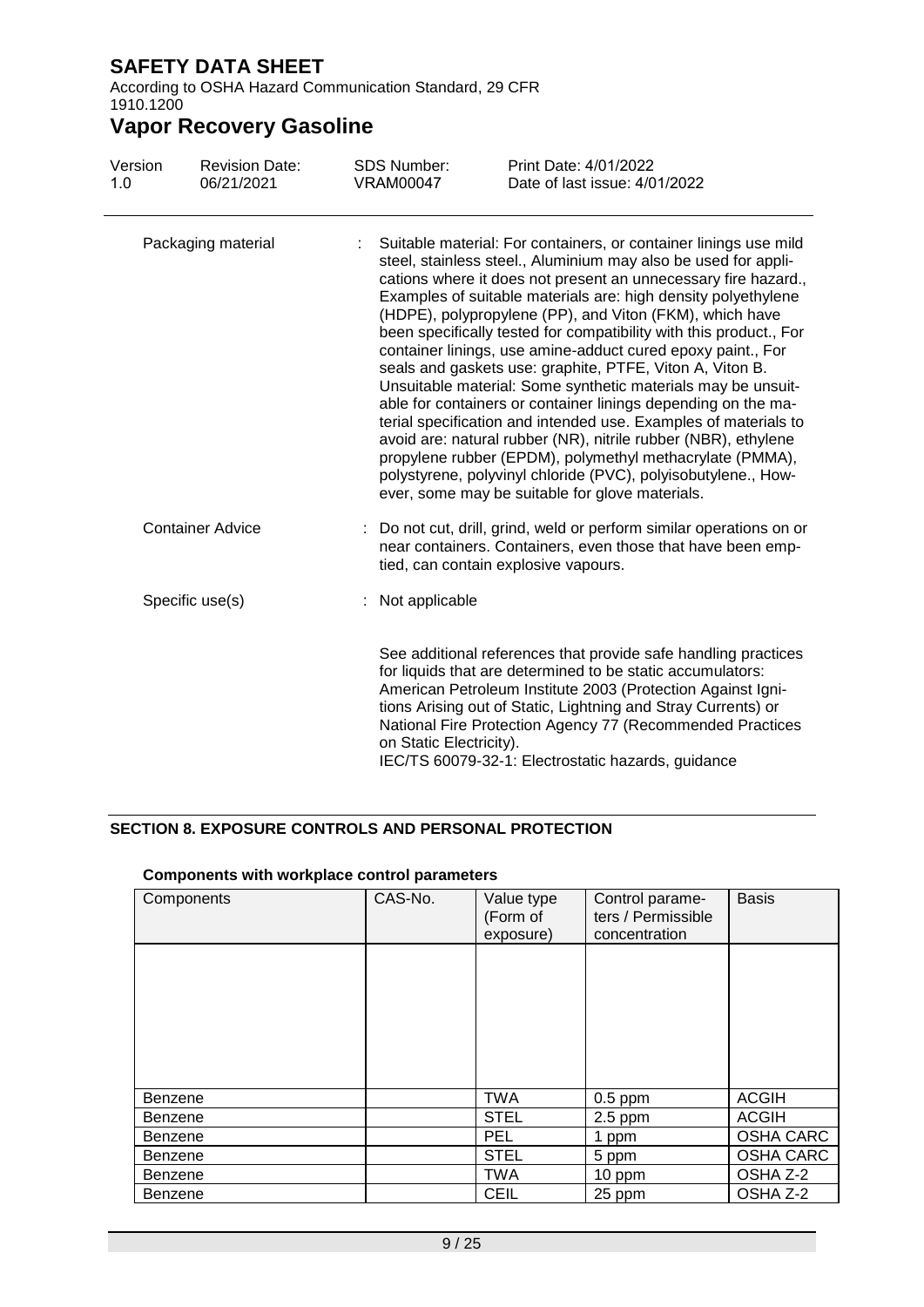According to OSHA Hazard Communication Standard, 29 CFR 1910.1200

# **Vapor Recovery Gasoline**

| Version | <b>Revision Date:</b> | SDS Number: | Print Date: 4/01/2022         |
|---------|-----------------------|-------------|-------------------------------|
| 1.0     | 06/21/2021            | VRAM00047   | Date of last issue: 4/01/2022 |

| Benzene      |                                   | Peak        | 50 ppm<br>(10 minutes)  | OSHA Z-2            |
|--------------|-----------------------------------|-------------|-------------------------|---------------------|
| Ethylbenzene | $100 - 41 - 4$                    | <b>TWA</b>  | 20 ppm                  | <b>ACGIH</b>        |
| Ethylbenzene |                                   | <b>TWA</b>  | $100$ ppm<br>435 mg/m3  | OSHA Z-1            |
| Cyclohexane  | 110-82-7                          | <b>TWA</b>  | 100 ppm                 | <b>ACGIH</b>        |
| Cyclohexane  |                                   | <b>TWA</b>  | 300 ppm<br>1,050 mg/m3  | OSHA Z-1            |
| n-Hexane     | 110-54-3                          | <b>TWA</b>  | 500 ppm<br>1,800 mg/m3  | OSHA Z-1            |
| n-Hexane     |                                   | <b>TWA</b>  | 50 ppm                  | <b>ACGIH</b>        |
| Toluene      | 108-88-3                          | <b>TWA</b>  | 20 ppm                  | <b>ACGIH</b>        |
| Toluene      |                                   | <b>TWA</b>  | 200 ppm                 | OSHA Z-2            |
| Toluene      |                                   | <b>CEIL</b> | 300 ppm                 | OSHA Z-2            |
| Toluene      |                                   | Peak        | 500 ppm<br>(10 minutes) | OSHA Z-2            |
| Xylene       | 1330-20-7                         | <b>TWA</b>  | 100 ppm<br>435 mg/m3    | OSHA Z-1            |
| Xylene       |                                   | <b>TWA</b>  | $100$ ppm               | <b>ACGIH</b>        |
| Xylene       |                                   | <b>STEL</b> | 150 ppm                 | <b>ACGIH</b>        |
| Xylene       |                                   | <b>STEL</b> | 150 ppm<br>655 mg/m3    | <b>OSHA P0</b>      |
| Xylene       |                                   | <b>TWA</b>  | 100 ppm<br>435 mg/m3    | OSHA PO             |
|              | low boiling<br>point naph-<br>tha | <b>TWA</b>  | 500 ppm<br>2,000 mg/m3  | OSHA <sub>Z-1</sub> |

### **Biological occupational exposure limits**

| Components   | CAS-No.        | Control<br>parameters                                        | Biological<br>specimen | Sam-<br>pling<br>time                                                      | Permissible<br>concentra-<br>tion | <b>Basis</b>               |
|--------------|----------------|--------------------------------------------------------------|------------------------|----------------------------------------------------------------------------|-----------------------------------|----------------------------|
| Benzene      | $71-43-2$      | S-<br>Phenylmer-<br>capturic<br>acid                         | Urine                  | End of<br>shift (As<br>soon as<br>possible<br>after<br>exposure<br>ceases) | $25 \mu g/g$<br>creatinine        | <b>ACGIH</b><br>BEI        |
|              |                | t,t-Muconic<br>acid                                          | Urine                  | End of<br>shift (As<br>soon as<br>possible<br>after<br>exposure<br>ceases) | 500 µg/g<br>creatinine            | <b>ACGIH</b><br><b>BEI</b> |
| Ethylbenzene | $100 - 41 - 4$ | Sum of<br>mandelic<br>acid and<br>phenyl gly-<br>oxylic acid | Urine                  | End of<br>shift (As<br>soon as<br>possible<br>after<br>exposure<br>ceases) | $0.15$ g/g<br>creatinine          | <b>ACGIH</b><br>BEI        |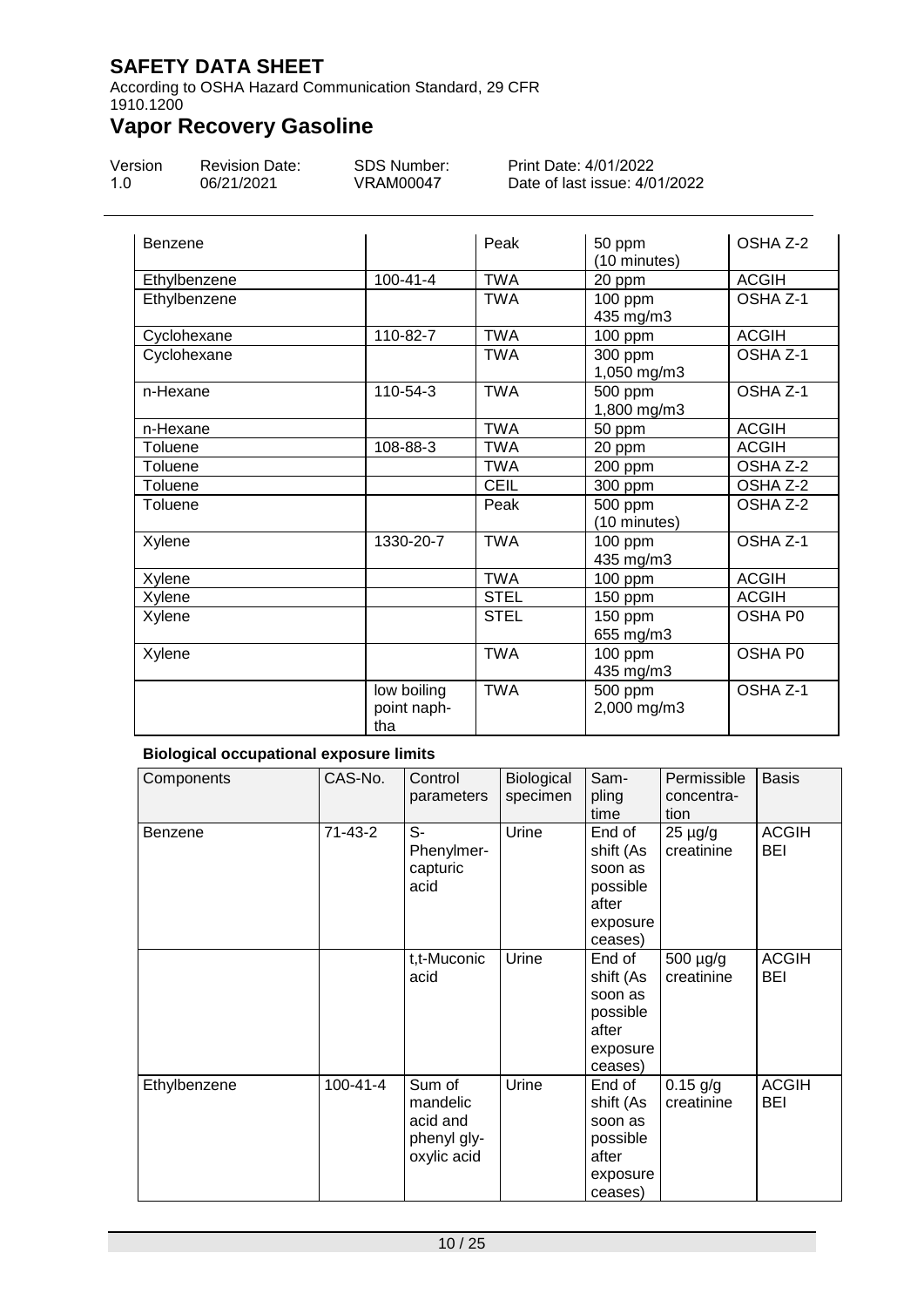According to OSHA Hazard Communication Standard, 29 CFR 1910.1200

### **Vapor Recovery Gasoline**

| Version | <b>Revision Date:</b> | SDS Number: | Print Date: 4/01/2022         |
|---------|-----------------------|-------------|-------------------------------|
| 1.0     | 06/21/2021            | VRAM00047   | Date of last issue: 4/01/2022 |

| n-Hexane | 110-54-3  | $2,5-$<br>Hexanedi-<br>one | Urine    | End of<br>shift                                                            | $0.5$ mg/l                | <b>ACGIH</b><br>BEI        |
|----------|-----------|----------------------------|----------|----------------------------------------------------------------------------|---------------------------|----------------------------|
| Toluene  | 108-88-3  | Toluene                    | In blood | Prior to<br>last shift<br>of work-<br>week                                 | $0.02$ mg/l               | <b>ACGIH</b><br>BEI        |
|          |           | Toluene                    | Urine    | End of<br>shift (As<br>soon as<br>possible<br>after<br>exposure<br>ceases) | $0.03$ mg/l               | <b>ACGIH</b><br><b>BEI</b> |
|          |           | o-Cresol                   | Urine    | End of<br>shift (As<br>soon as<br>possible<br>after<br>exposure<br>ceases) | $0.3$ mg/g<br>Creatinine  | <b>ACGIH</b><br><b>BEI</b> |
| Xylene   | 1330-20-7 | Methylhip-<br>puric acids  | Urine    | End of<br>shift (As<br>soon as<br>possible<br>after<br>exposure<br>ceases) | 1.5 $g/g$ cre-<br>atinine | <b>ACGIH</b><br>BEI        |

### **Monitoring Methods**

Monitoring of the concentration of substances in the breathing zone of workers or in the general workplace may be required to confirm compliance with an OEL and adequacy of exposure controls. For some substances biological monitoring may also be appropriate.

Validated exposure measurement methods should be applied by a competent person and samples analysed by an accredited laboratory.

Examples of sources of recommended exposure measurement methods are given below or contact the supplier. Further national methods may be available.

National Institute of Occupational Safety and Health (NIOSH), USA: Manual of Analytical Methods http://www.cdc.gov/niosh/

Occupational Safety and Health Administration (OSHA), USA: Sampling and Analytical Methods http://www.osha.gov/

Health and Safety Executive (HSE), UK: Methods for the Determination of Hazardous Substances http://www.hse.gov.uk/

Institut für Arbeitsschutz Deutschen Gesetzlichen Unfallversicherung (IFA) , Germany http://www.dguv.de/inhalt/index.jsp

L'Institut National de Recherche et de Securité, (INRS), France http://www.inrs.fr/accueil

**Engineering measures** : The level of protection and types of controls necessary will vary depending upon potential exposure conditions. Select controls based on a risk assessment of local circumstances. Appropriate measures include: Use sealed systems as far as possible.

Adequate explosion-proof ventilation to control airborne con-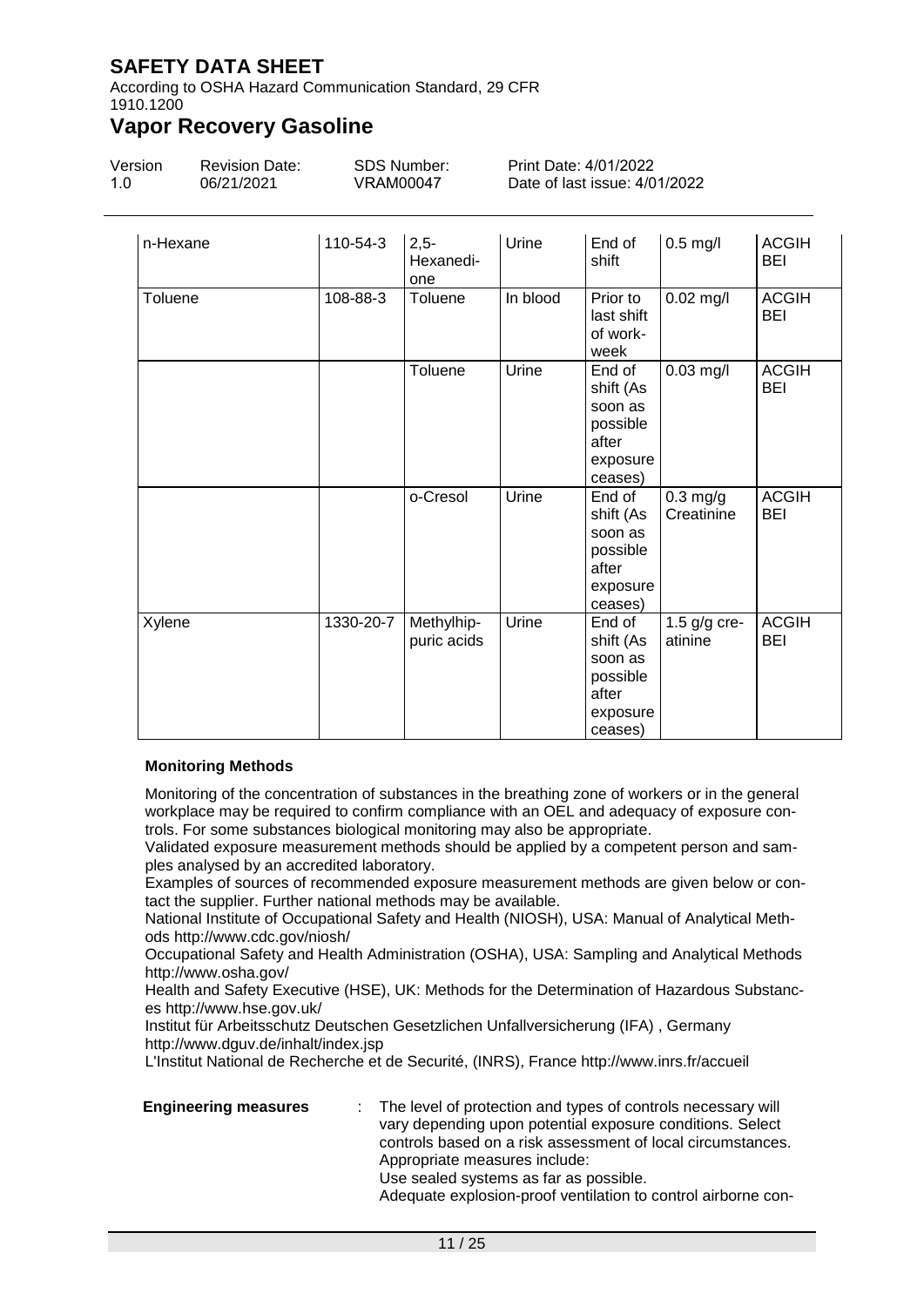According to OSHA Hazard Communication Standard, 29 CFR 1910.1200

### **Vapor Recovery Gasoline**

| Version | <b>Revision Date:</b> | SDS Number: | <b>Print Date: 4/01/2022</b>  |
|---------|-----------------------|-------------|-------------------------------|
|         | 06/21/2021            | VRAM00047   | Date of last issue: 4/01/2022 |

centrations below the exposure guidelines/limits. Local exhaust ventilation is recommended. Eye washes and showers for emergency use. Prevent unauthorised persons entering the zone. Firewater monitors and deluge systems are recommended.

General Information:

Consider technical advances and process upgrades (including automation) for the elimination of releases. Minimise exposure using measures such as closed systems, dedicated facilities and suitable general/local exhaust ventilation. Drain down systems and clear transfer lines prior to breaking containment. Clean/flush equipment, where possible, prior to maintenance. Where there is potential for exposure: restrict access to authorised persons; provide specific activity training to operators to minimise exposures; wear suitable gloves and coveralls to prevent skin contamination; wear respiratory protection when there is potential for inhalation; clear up spills immediately and dispose of wastes safely.Ensure safe systems of work or equivalent arrangements are in place to manage risks. Regularly inspect, test and maintain all control measures. Consider the need for risk based health surveillance.

Do not ingest. If swallowed, then seek immediate medical assistance.

### **Personal protective equipment**

| Respiratory protection | : If engineering controls do not maintain airborne concentra-<br>tions to a level which is adequate to protect worker health,<br>select respiratory protection equipment suitable for the spe-<br>cific conditions of use and meeting relevant legislation.<br>Check with respiratory protective equipment suppliers.<br>Where air-filtering respirators are suitable, select an appro-<br>priate combination of mask and filter.<br>Where air-filtering respirators are unsuitable (e.g. airborne<br>concentrations are high, risk of oxygen deficiency, confined<br>space) use appropriate positive pressure breathing appa-<br>ratus.<br>All respiratory protection equipment and use must be in ac-<br>cordance with local regulations. |
|------------------------|---------------------------------------------------------------------------------------------------------------------------------------------------------------------------------------------------------------------------------------------------------------------------------------------------------------------------------------------------------------------------------------------------------------------------------------------------------------------------------------------------------------------------------------------------------------------------------------------------------------------------------------------------------------------------------------------------------------------------------------------|
|                        | Respirator selection, use and maintenance should be in ac-<br>cordance with the requirements of the OSHA Respiratory<br>Protection Standard, 29 CFR 1910.134.                                                                                                                                                                                                                                                                                                                                                                                                                                                                                                                                                                               |
|                        | Select a filter suitable for the combination of organic gases<br>and vapours and particles [Type A/Type P boiling point<br>>65°C (149°F)].                                                                                                                                                                                                                                                                                                                                                                                                                                                                                                                                                                                                  |
|                        | .                                                                                                                                                                                                                                                                                                                                                                                                                                                                                                                                                                                                                                                                                                                                           |

In areas where hydrogen sulphide vapours may accumulate, a positive-pressure air-supplied respirator is advised.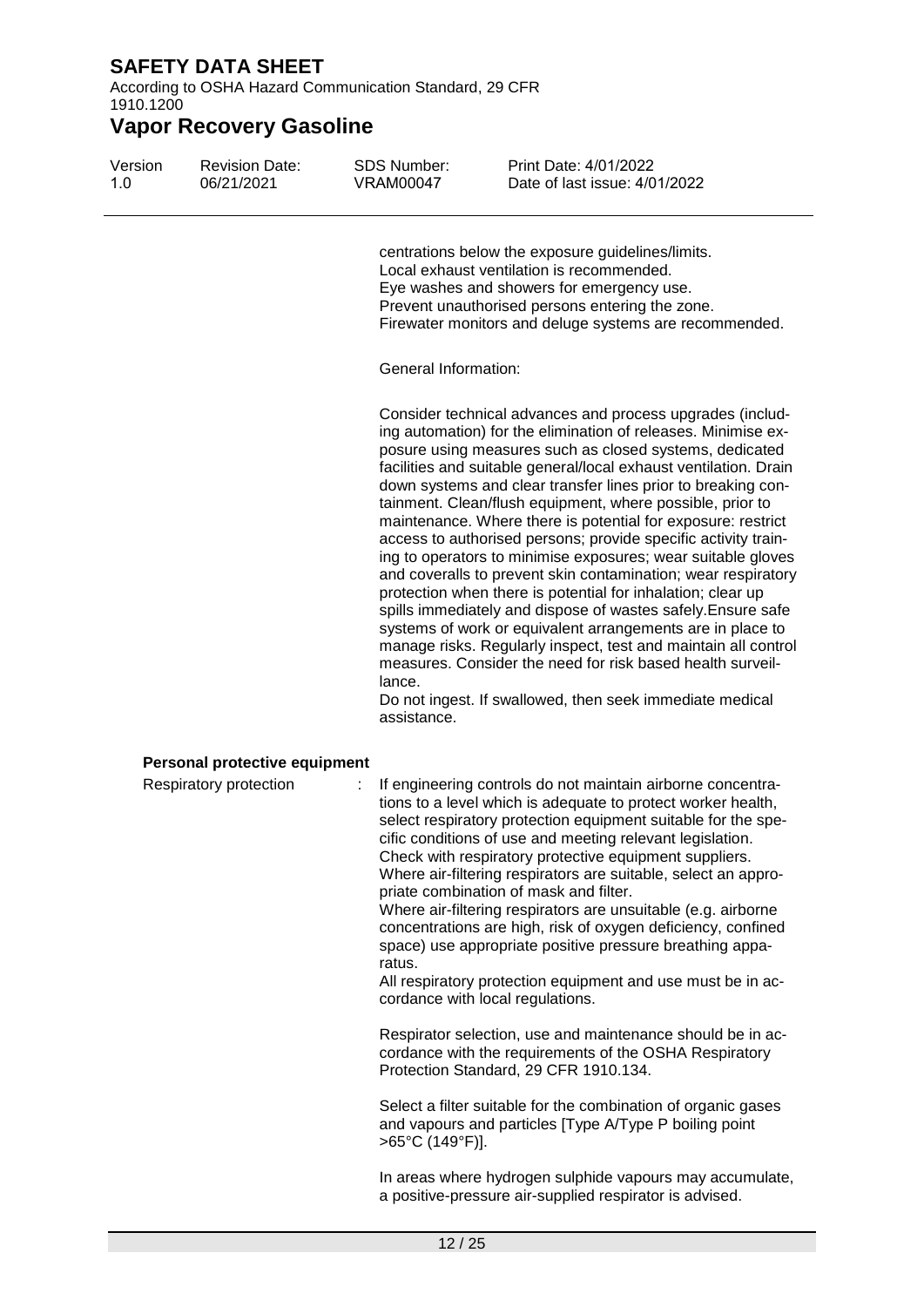According to OSHA Hazard Communication Standard, 29 CFR 1910.1200

| Version<br>1.0 | <b>Revision Date:</b><br>06/21/2021    |    | <b>SDS Number:</b><br><b>VRAM00047</b>          | Print Date: 4/01/2022<br>Date of last issue: 4/01/2022                                                                                                                                                                                                                                                                                                                                                                                                                                                                                                                                                                                                                                                                                                                                                                                                                                                                                                                                                                                                                                                                                                                                                                                                                                                                           |
|----------------|----------------------------------------|----|-------------------------------------------------|----------------------------------------------------------------------------------------------------------------------------------------------------------------------------------------------------------------------------------------------------------------------------------------------------------------------------------------------------------------------------------------------------------------------------------------------------------------------------------------------------------------------------------------------------------------------------------------------------------------------------------------------------------------------------------------------------------------------------------------------------------------------------------------------------------------------------------------------------------------------------------------------------------------------------------------------------------------------------------------------------------------------------------------------------------------------------------------------------------------------------------------------------------------------------------------------------------------------------------------------------------------------------------------------------------------------------------|
|                | Hand protection<br>Remarks             |    |                                                 | Personal hygiene is a key element of effective hand care.<br>Gloves must only be worn on clean hands. After using                                                                                                                                                                                                                                                                                                                                                                                                                                                                                                                                                                                                                                                                                                                                                                                                                                                                                                                                                                                                                                                                                                                                                                                                                |
|                |                                        |    |                                                 | gloves, hands should be washed and dried thoroughly. Appli-<br>cation of a non-perfumed moisturizer is recommended. Suit-<br>ability and durability of a glove is dependent on usage, e.g.<br>frequency and duration of contact, chemical resistance of<br>glove material, dexterity. Always seek advice from glove sup-<br>pliers. Contaminated gloves should be replaced. For continu-<br>ous contact we recommend gloves with breakthrough time of<br>more than 240 minutes with preference for > 480 minutes<br>where suitable gloves can be identified. For short-term/splash<br>protection we recommend the same but recognize that suita-<br>ble gloves offering this level of protection may not be availa-<br>ble and in this case a lower breakthrough time maybe ac-<br>ceptable so long as appropriate maintenance and replace-<br>ment regimes are followed. Glove thickness is not a good<br>predictor of glove resistance to a chemical as it is dependent<br>on the exact composition of the glove material.<br>Select gloves tested to a relevant standard (e.g. Europe<br>EN374, US F739). When prolonged or frequent repeated<br>contact occurs, Nitrile gloves may be suitable. (Breakthrough<br>time of > 240 minutes.) For incidental contact/splash protec-<br>tion Neoprene, PVC gloves may be suitable. |
|                | Eye protection                         |    | adequate eye protection.                        | Wear goggles for use against liquids and gas.<br>If a local risk assessment deems it so then chemical splash<br>goggles may not be required and safety glasses may provide                                                                                                                                                                                                                                                                                                                                                                                                                                                                                                                                                                                                                                                                                                                                                                                                                                                                                                                                                                                                                                                                                                                                                       |
|                | Skin and body protection               | t. |                                                 | Wear chemical resistant gloves/gauntlets and boots. Where<br>risk of splashing, also wear an apron.                                                                                                                                                                                                                                                                                                                                                                                                                                                                                                                                                                                                                                                                                                                                                                                                                                                                                                                                                                                                                                                                                                                                                                                                                              |
|                | Protective measures                    |    |                                                 | Personal protective equipment (PPE) should meet recom-<br>mended national standards. Check with PPE suppliers.                                                                                                                                                                                                                                                                                                                                                                                                                                                                                                                                                                                                                                                                                                                                                                                                                                                                                                                                                                                                                                                                                                                                                                                                                   |
|                | Hygiene measures                       |    |                                                 | Always observe good personal hygiene measures, such as<br>washing hands after handling the material and before eating,<br>drinking, and/or smoking. Routinely wash work clothing and<br>protective equipment to remove contaminants. Discard con-<br>taminated clothing and footwear that cannot be cleaned.<br>Practice good housekeeping.                                                                                                                                                                                                                                                                                                                                                                                                                                                                                                                                                                                                                                                                                                                                                                                                                                                                                                                                                                                      |
|                | <b>Environmental exposure controls</b> |    |                                                 |                                                                                                                                                                                                                                                                                                                                                                                                                                                                                                                                                                                                                                                                                                                                                                                                                                                                                                                                                                                                                                                                                                                                                                                                                                                                                                                                  |
|                | General advice                         |    | vapour.<br>ronmental legislation.<br>section 6. | Local guidelines on emission limits for volatile substances<br>must be observed for the discharge of exhaust air containing<br>Minimise release to the environment. An environmental as-<br>sessment must be made to ensure compliance with local envi-<br>Information on accidental release measures are to be found in                                                                                                                                                                                                                                                                                                                                                                                                                                                                                                                                                                                                                                                                                                                                                                                                                                                                                                                                                                                                         |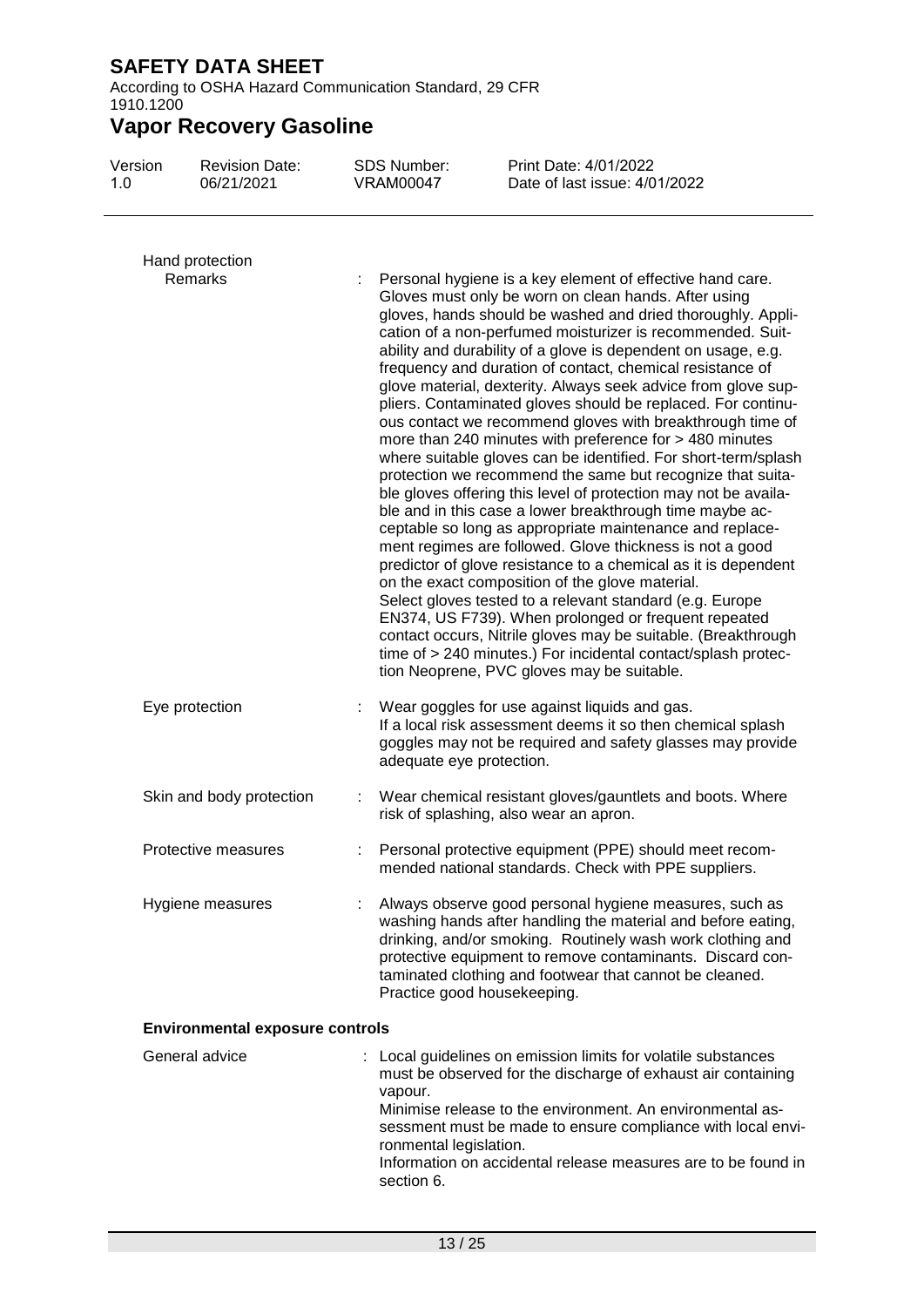According to OSHA Hazard Communication Standard, 29 CFR 1910.1200

# **Vapor Recovery Gasoline**

| Version | <b>Revision Date:</b> | SDS Number: | Print Date: 4/01/2022         |
|---------|-----------------------|-------------|-------------------------------|
| 1.0     | 4/01/2022             | VRAM00047   | Date of last issue: 4/01/2022 |

### **SECTION 9. PHYSICAL AND CHEMICAL PROPERTIES**

| ÷                                                     | liquid                                                        |
|-------------------------------------------------------|---------------------------------------------------------------|
|                                                       | Data not available                                            |
|                                                       | Data not available                                            |
|                                                       | Data not available                                            |
|                                                       | Data not available                                            |
| Melting point/freezing point<br>$\mathbb{Z}^{\times}$ | Data not available                                            |
|                                                       | Initial boiling point and boiling : 20 - 190 °C / 68 - 374 °F |
|                                                       | $\le$ = -40 °C / -40 °F                                       |
| ÷                                                     | Data not available                                            |
| Flammability (solid, gas)<br>$\mathbb{Z}^{\times}$    | Not applicable                                                |
| Upper explosion limit / upper :                       | 7.60 %(V)                                                     |
|                                                       | Lower explosion limit / Lower : 1.40 %(V)                     |
|                                                       | 9 - 100 kPa (38.0 °C / 100.4 °F)                              |
|                                                       | Method: Unspecified                                           |
|                                                       | 20 - 180 kPa (50.0 °C / 122.0 °F)                             |
|                                                       | Method: Unspecified                                           |
| ÷.                                                    | Data not available                                            |
|                                                       | Data not available                                            |
|                                                       | 640 - 760 kg/m3 (15.0 °C / 59.0 °F)                           |
|                                                       | Data not available                                            |
| Solubility in other solvents<br>÷                     | Data not available                                            |
| ÷.                                                    | log Pow: 2 - 7                                                |
| <b>Contract Contract</b>                              | Data not available                                            |
|                                                       |                                                               |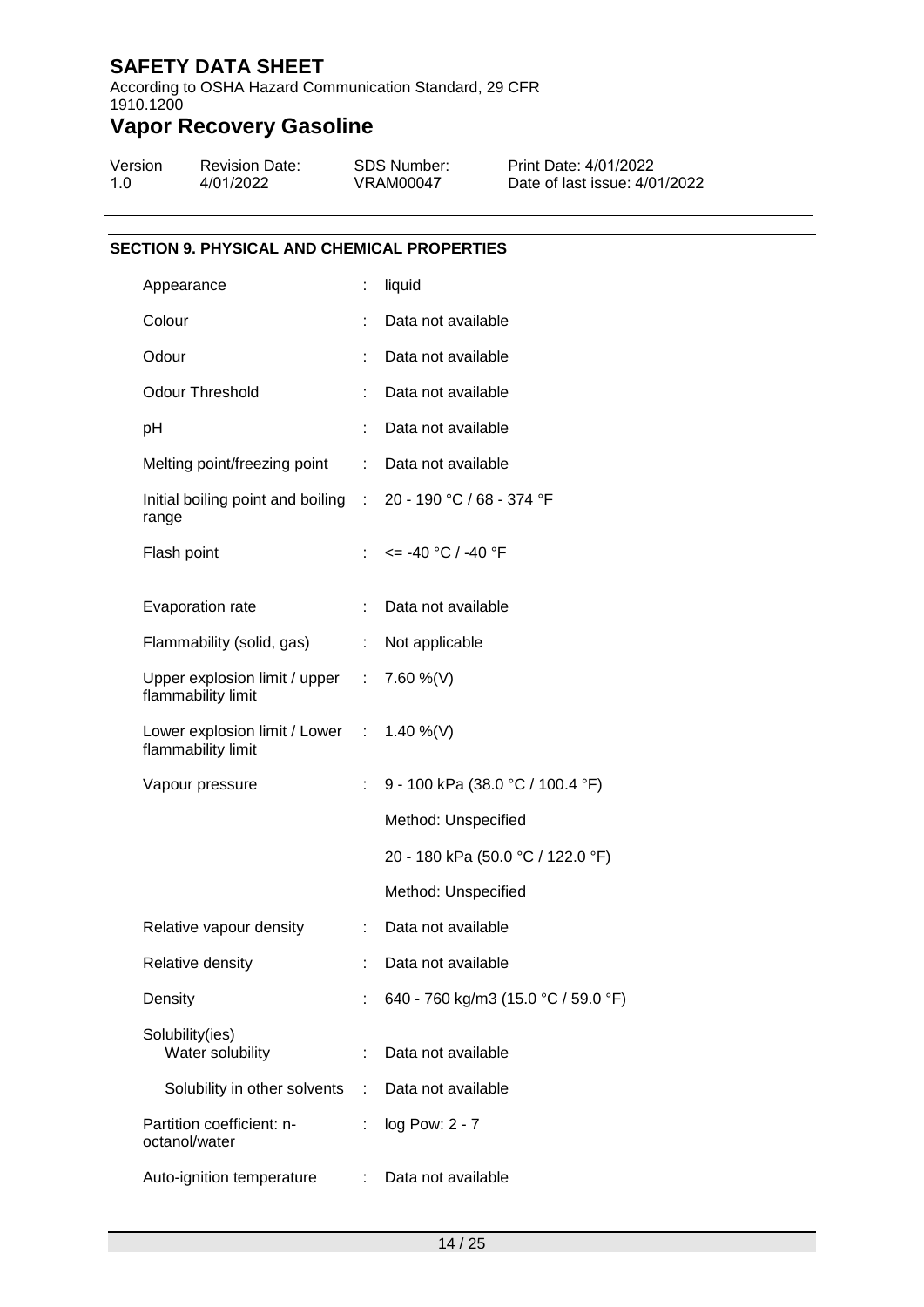According to OSHA Hazard Communication Standard, 29 CFR 1910.1200

### **Vapor Recovery Gasoline**

| Version<br>1.0 | <b>Revision Date:</b><br>4/01/2022 |    | <b>SDS Number:</b><br><b>VRAM00047</b> | Print Date: 4/01/2022<br>Date of last issue: 4/01/2022                                                                                                                                                                                                                                                                                                                                                                                                                                                                                    |
|----------------|------------------------------------|----|----------------------------------------|-------------------------------------------------------------------------------------------------------------------------------------------------------------------------------------------------------------------------------------------------------------------------------------------------------------------------------------------------------------------------------------------------------------------------------------------------------------------------------------------------------------------------------------------|
|                | Decomposition temperature          | t. | Data not available                     |                                                                                                                                                                                                                                                                                                                                                                                                                                                                                                                                           |
| Viscositv      | Viscosity, kinematic               |    | : $0.25 - 0.75$ mm2/s (40 °C / 104 °F) |                                                                                                                                                                                                                                                                                                                                                                                                                                                                                                                                           |
|                | <b>Explosive properties</b>        |    | Classification Code: Not classified    |                                                                                                                                                                                                                                                                                                                                                                                                                                                                                                                                           |
|                | Oxidizing properties               |    | Not applicable                         |                                                                                                                                                                                                                                                                                                                                                                                                                                                                                                                                           |
| Conductivity   |                                    |    | uid                                    | : Low conductivity: < 100 pS/m, The conductivity of this material<br>makes it a static accumulator., A liquid is typically considered<br>nonconductive if its conductivity is below 100 pS/m and is<br>considered semi-conductive if its conductivity is below 10,000<br>pS/m., Whether a liquid is nonconductive or semiconductive,<br>the precautions are the same., A number of factors, for exam-<br>ple liquid temperature, presence of contaminants, and anti-<br>static additives can greatly influence the conductivity of a liq- |

### **SECTION 10. STABILITY AND REACTIVITY**

| Reactivity                                |    | May oxidise in the presence of air.                                                                                                                                                                                                                                                                                                                                                                                  |  |
|-------------------------------------------|----|----------------------------------------------------------------------------------------------------------------------------------------------------------------------------------------------------------------------------------------------------------------------------------------------------------------------------------------------------------------------------------------------------------------------|--|
| Chemical stability                        |    | : Stable under normal conditions of use.                                                                                                                                                                                                                                                                                                                                                                             |  |
| Possibility of hazardous reac- :<br>tions |    | No hazardous reaction is expected when handled and stored<br>according to provisions                                                                                                                                                                                                                                                                                                                                 |  |
| Conditions to avoid                       |    | : Avoid heat, sparks, open flames and other ignition sources.                                                                                                                                                                                                                                                                                                                                                        |  |
|                                           |    | In certain circumstances product can ignite due to static elec-<br>tricity.                                                                                                                                                                                                                                                                                                                                          |  |
| Incompatible materials                    |    | Strong oxidising agents.                                                                                                                                                                                                                                                                                                                                                                                             |  |
| Hazardous decomposition<br>products       | ÷. | Hazardous decomposition products are not expected to form<br>during normal storage.<br>Thermal decomposition is highly dependent on conditions. A<br>complex mixture of airborne solids, liquids and gases includ-<br>ing carbon monoxide, carbon dioxide, sulphur oxides and<br>unidentified organic compounds will be evolved when this<br>material undergoes combustion or thermal or oxidative degra-<br>dation. |  |
|                                           |    | Hydrogen sulphide.                                                                                                                                                                                                                                                                                                                                                                                                   |  |

### **SECTION 11. TOXICOLOGICAL INFORMATION**

Basis for assessment : Information given is based on product data, a knowledge of the components and the toxicology of similar products.Unless indicated otherwise, the data presented is representative of the product as a whole, rather than for individual compo-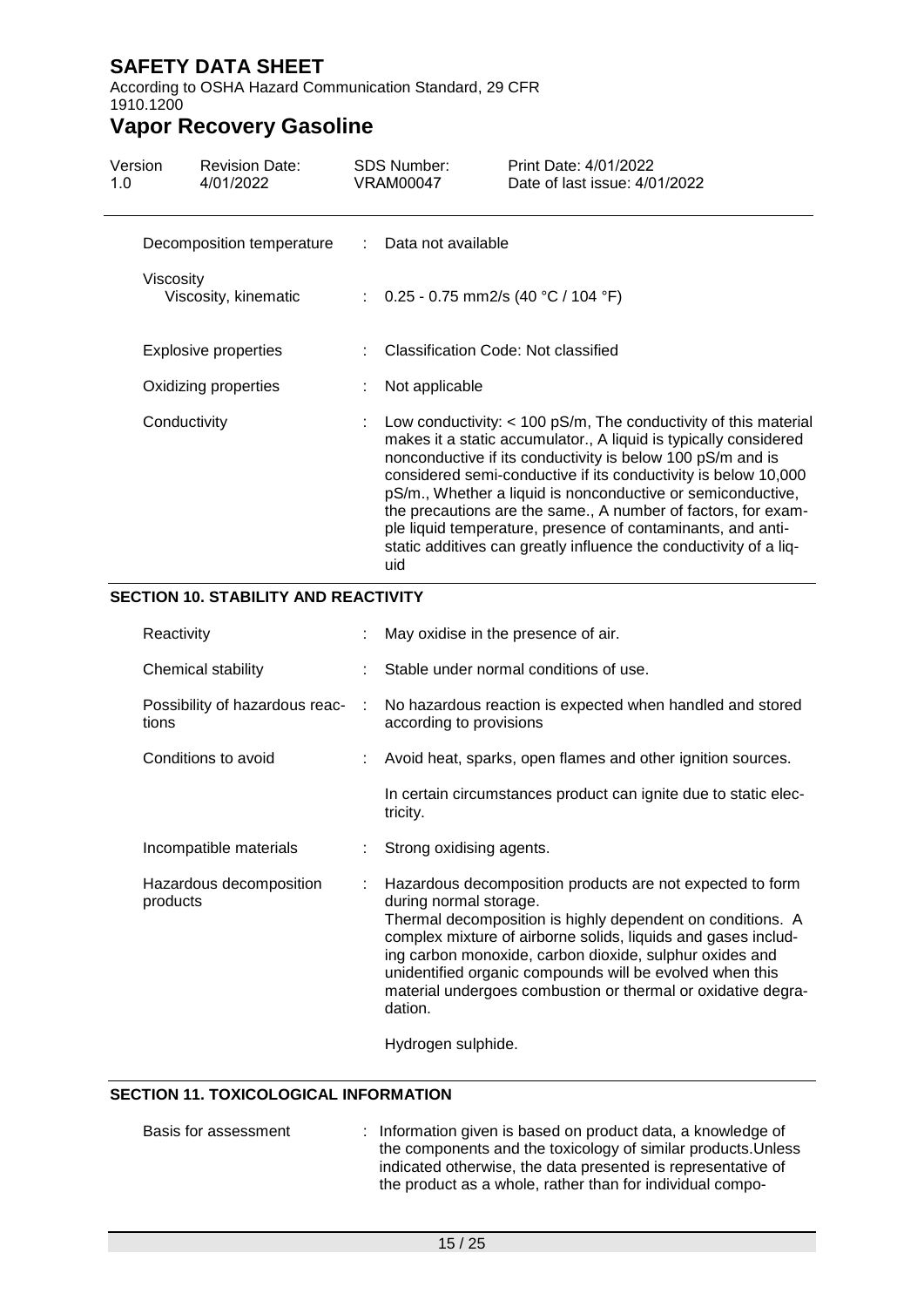According to OSHA Hazard Communication Standard, 29 CFR 1910.1200

### **Vapor Recovery Gasoline**

| Version | <b>Revision Date:</b> | SDS Number: | Print Date: 4/01/2022         |
|---------|-----------------------|-------------|-------------------------------|
| 1.0     | 4/01/2022             | VRAM00047   | Date of last issue: 4/01/2022 |

nent(s).

### **Information on likely routes of exposure** Exposure may occur via inhalation, ingestion, skin absorption, skin or eye contact, and accidental ingestion. **Acute toxicity Product:** Acute oral toxicity : LD50 Oral (Rat): > 5,000 mg/kg Remarks: Low toxicity: Acute inhalation toxicity : LC 50 (Rat): > 5 mg/l Exposure time: 4 h Remarks: Low toxicity: Remarks: Based on human experience, breathing of vapours or mists may cause a temporary burning sensation to nose, throat and lungs. Acute dermal toxicity : LD 50 (Rabbit): > 2,000 mg/kg Remarks: Low toxicity: Acute toxicity (other routes of : administration) Remarks: Exposure may occur via inhalation, ingestion, skin absorption, skin or eye contact, and accidental ingestion.

### **Skin corrosion/irritation**

### **Product:**

Remarks: Irritating to skin.

### **Serious eye damage/eye irritation**

### **Product:**

Remarks: Slightly irritating to the eye., Based on available data, the classification criteria are not met.

Remarks: Irritating to eyes. (Hydrogen Sulfide)

### **Respiratory or skin sensitisation**

### **Product:**

Test Type: Respiratory sensitisation Remarks: Not a sensitiser. Based on available data, the classification criteria are not met.

Test Type: Skin sensitisation Remarks: Not a skin sensitiser. Based on available data, the classification criteria are not met.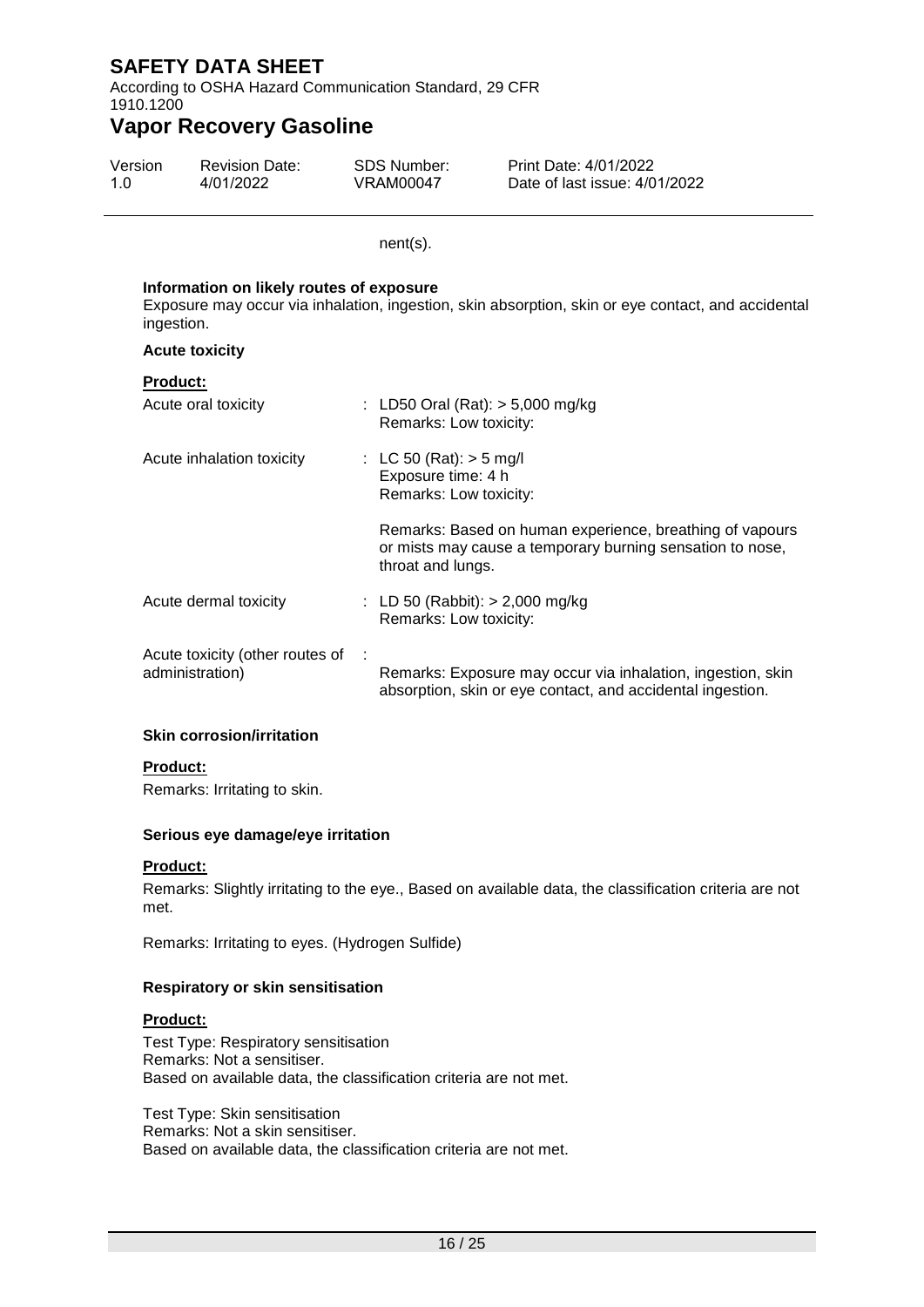According to OSHA Hazard Communication Standard, 29 CFR 1910.1200

### **Vapor Recovery Gasoline**

| Version | <b>Revision Date:</b> | SDS Number: | Print Date: 4/01/2022         |
|---------|-----------------------|-------------|-------------------------------|
| 1.0     | 4/01/2022             | VRAM00047   | Date of last issue: 4/01/2022 |

### **Germ cell mutagenicity**

#### **Product:**

: Remarks: Contains Benzene, CAS # 71-43-2., May cause heritable genetic damage

Remarks: Mutagenicity studies on gasoline and gasoline blending streams have shown predominantly negative results.

### **Carcinogenicity**

#### **Product:**

Remarks: Contains Benzene, CAS # 71-43-2., Known human carcinogen.

Remarks: Contains Benzene, CAS # 71-43-2., May cause leukaemia (AML - acute myelogenous leukaemia)., May cause MDS (Myelodysplastic Syndrome).

Remarks: Inhalation exposure to mice causes liver tumours, which are not considered relevant to humans.

Remarks: An epidemiology study of more than 18,000 petroleum marketing and distribution workers found no significantly increased risk of death from leukemia, multiple myeloma, or kidney cancer associated with gasoline exposure.

| <b>IARC</b> | Group 1: Carcinogenic to humans           |                           |
|-------------|-------------------------------------------|---------------------------|
|             | Benzene                                   | 71-43-2                   |
|             | Group 2B: Possibly carcinogenic to humans |                           |
|             | gasoline, vapor-recovery                  | low boiling point naphtha |
|             | Ethylbenzene                              | $100 - 41 - 4$            |
| <b>OSHA</b> | OSHA specifically regulated carcinogen    |                           |
|             | Benzene                                   | 71-43-2                   |
| <b>NTP</b>  | Known to be human carcinogen              |                           |
|             | Benzene                                   | 71-43-2                   |

### **Reproductive toxicity**

**Product:**

Remarks: Contains Toluene, CAS # 108-88-3., Causes foetotoxicity at doses which are maternally toxic.

: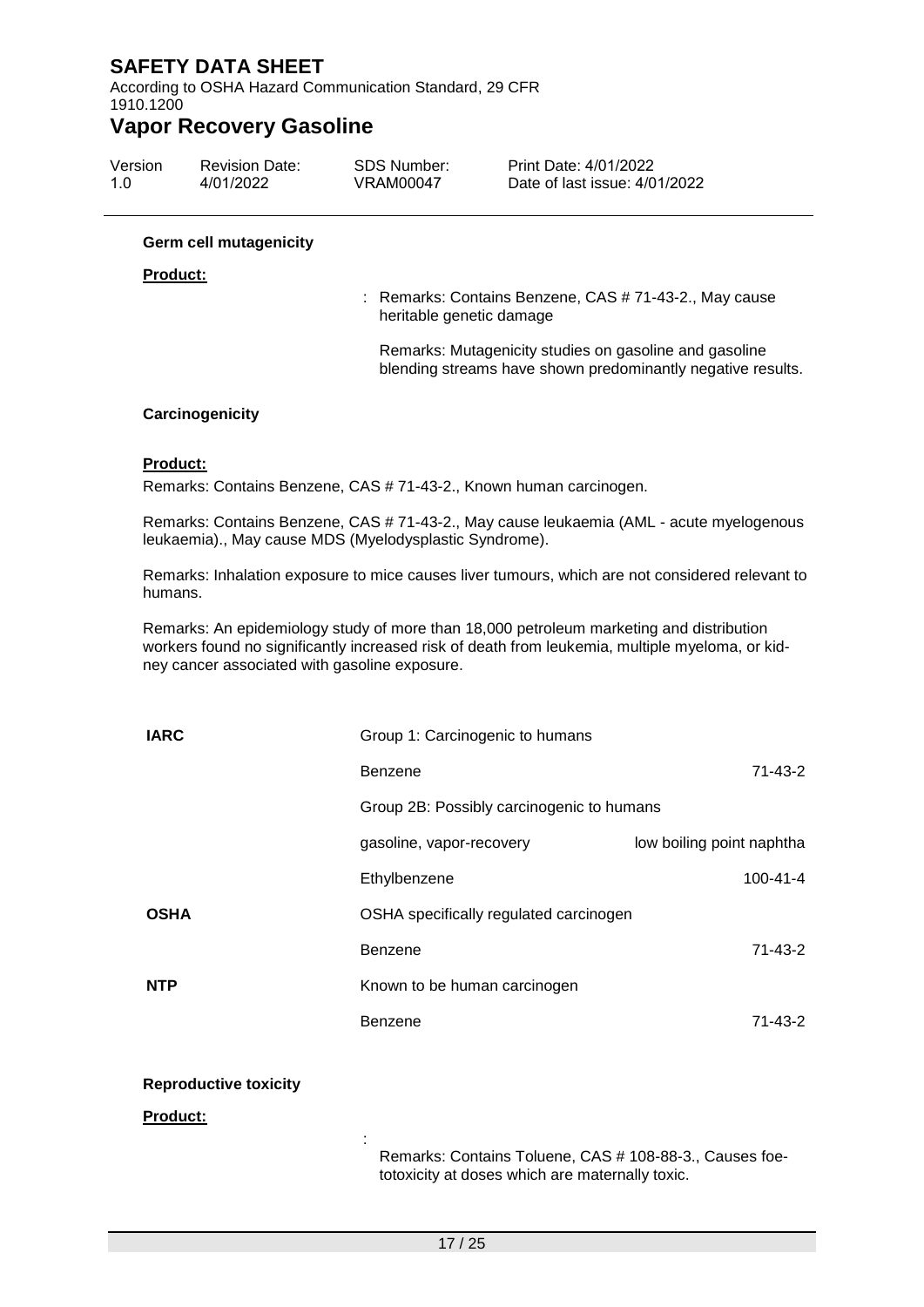According to OSHA Hazard Communication Standard, 29 CFR 1910.1200

### **Vapor Recovery Gasoline**

| Version | <b>Revision Date:</b> | SDS Number: | Print Date: 4/01/2022         |
|---------|-----------------------|-------------|-------------------------------|
| 1.0     | 4/01/2022             | VRAM00047   | Date of last issue: 4/01/2022 |

Remarks: Contains n-Hexane, CAS # 110-54-3., May impair fertility at doses which produce other toxic effects.

Remarks: Contains Toluene, CAS # 108-88-3., Many case studies involving abuse during pregnancy indicate that toluene can cause birth defects, growth retardation and learning difficulties.

### **STOT - single exposure**

### **Product:**

Remarks: High concentrations may cause central nervous system depression resulting in headaches, dizziness and nausea; continued inhalation may result in unconsciousness and/or death.

Remarks: Slightly irritating to respiratory system., Based on available data, the classification criteria are not met.

Remarks: Inhalation of vapours or mists cause irritation to the respiratory system. (Hydrogen Sulfide)

#### **STOT - repeated exposure**

### **Product:**

Remarks: Kidney: caused kidney effects in male rats which are not considered relevant to humans

Remarks: Contains Toluene, CAS # 108-88-3., Prolonged and repeated exposures to high concentrations have resulted in hearing loss in rats. Solvent abuse and noise interaction in the work environment may cause hearing loss., Abuse of vapours has been associated with organ damage and death.

### **Aspiration toxicity**

### **Product:**

Aspiration into the lungs when swallowed or vomited may cause chemical pneumonitis which can be fatal.

#### **Further information**

#### **Product:**

Remarks: Exposure to very high concentrations of similar materials has been associated with irregular heart rhythms and cardiac arrest.

Remarks: Classifications by other authorities under varying regulatory frameworks may exist.

Remarks: H2S has a broad range of effects dependent on the airborne concentration and length of exposure: 0.02 ppm odour threshold, smell of rotten eggs; 10 ppm eye and respiratory tract irritation; 100 ppm coughing, headache, dizziness, nausea, eye irritation, loss of sense of smell in minutes; 200 ppm potential for pulmonary oedema after >20-30 minutes; 500 ppm loss of consciousness after short exposures, potential for respiratory arrest; >1000ppm immediate loss of consciousness, may lead rapidly to death, prompt cardiopulmonary resuscitation may be re-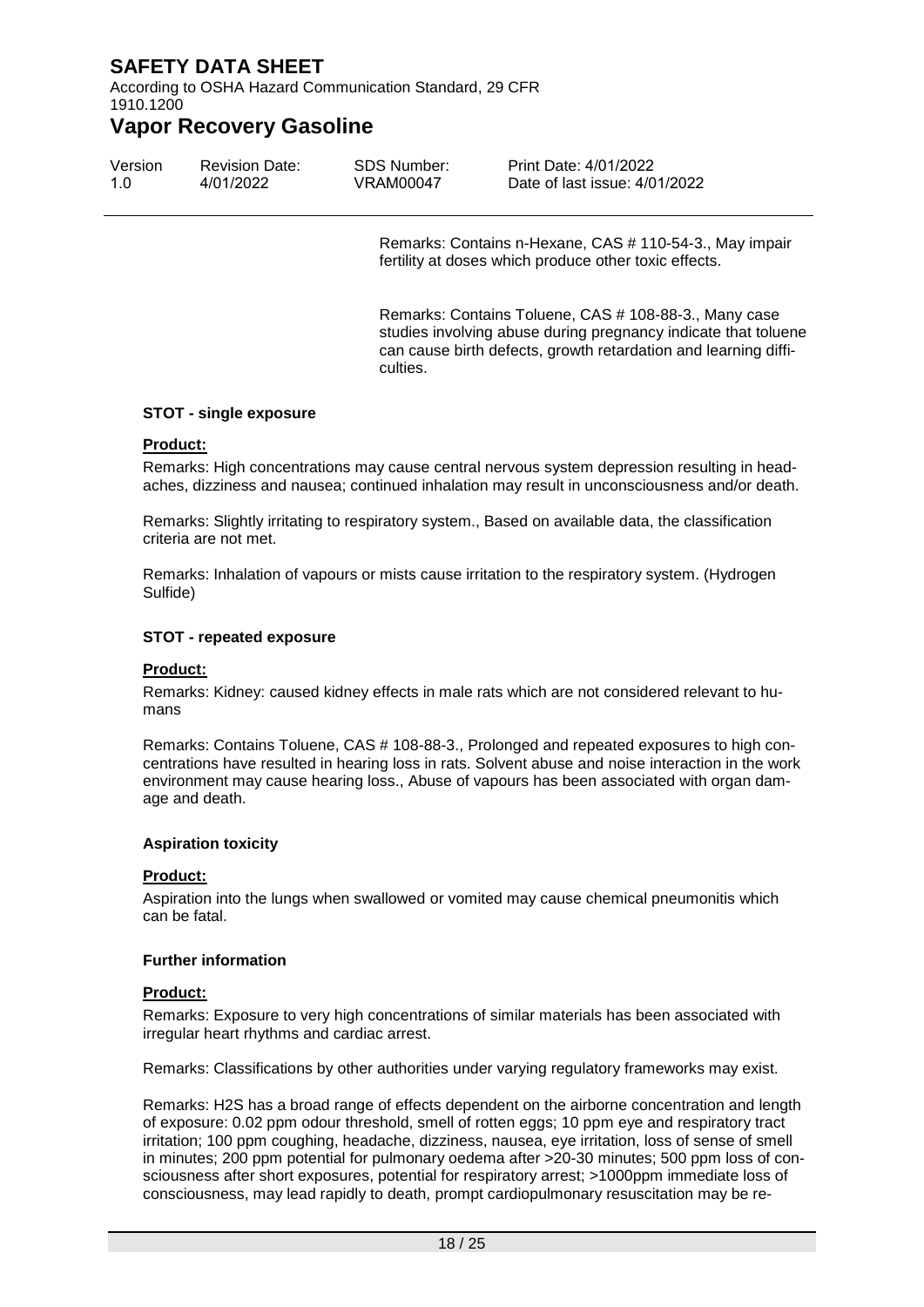According to OSHA Hazard Communication Standard, 29 CFR 1910.1200

## **Vapor Recovery Gasoline**

| Version | <b>Revision Date:</b> | SDS Number: | Print Date: 4/01/2022         |
|---------|-----------------------|-------------|-------------------------------|
| 1.0     | 4/01/2022             | VRAM00047   | Date of last issue: 4/01/2022 |

quired. Do not depend on sense of smell for warning. H2S causes rapid olfactory fatigue (deadens sense of smell). There is no evidence that H2S will accumulate in the body tissue after repeated exposure.

### **SECTION 12. ECOLOGICAL INFORMATION**

| Basis for assessment                                                             |    | : Incomplete ecotoxicological data are available for this product.<br>The information given below is based partly on a knowledge of<br>the components and the ecotoxicology of similar products.                                                                                                                                                                                                                                                                                                                                                                         |  |
|----------------------------------------------------------------------------------|----|--------------------------------------------------------------------------------------------------------------------------------------------------------------------------------------------------------------------------------------------------------------------------------------------------------------------------------------------------------------------------------------------------------------------------------------------------------------------------------------------------------------------------------------------------------------------------|--|
| <b>Ecotoxicity</b>                                                               |    |                                                                                                                                                                                                                                                                                                                                                                                                                                                                                                                                                                          |  |
| Product:<br>Toxicity to fish (Acute toxici-<br>ty)                               |    | <b>Remarks: Toxic</b><br>LL/EL/IL50 > 1 <= 10 mg/l                                                                                                                                                                                                                                                                                                                                                                                                                                                                                                                       |  |
| Toxicity to daphnia and other<br>aquatic invertebrates (Acute<br>toxicity)       |    | <b>Remarks: Toxic</b><br>LL/EL/IL50 > 1 <= 10 mg/l                                                                                                                                                                                                                                                                                                                                                                                                                                                                                                                       |  |
| Toxicity to algae (Acute tox-<br>icity)                                          |    | Remarks: Toxic<br>LL/EL/IL50 > 1 <= 10 mg/l                                                                                                                                                                                                                                                                                                                                                                                                                                                                                                                              |  |
| Toxicity to fish (Chronic tox-<br>icity)                                         | ÷. | Remarks: Data not available                                                                                                                                                                                                                                                                                                                                                                                                                                                                                                                                              |  |
| Toxicity to daphnia and other :<br>aquatic invertebrates (Chron-<br>ic toxicity) |    | Remarks: NOEC/NOEL $> 1.0 - \le 10$ mg/l                                                                                                                                                                                                                                                                                                                                                                                                                                                                                                                                 |  |
| Toxicity to microorganisms<br>(Acute toxicity)                                   | t. | Remarks: LL/EL/IL50 >10 <= 100 mg/l<br>Harmful                                                                                                                                                                                                                                                                                                                                                                                                                                                                                                                           |  |
| <b>Persistence and degradability</b>                                             |    |                                                                                                                                                                                                                                                                                                                                                                                                                                                                                                                                                                          |  |
| <b>Product:</b>                                                                  |    |                                                                                                                                                                                                                                                                                                                                                                                                                                                                                                                                                                          |  |
| Biodegradability                                                                 |    | Remarks: Oxidises rapidly by photo-chemical reactions in air.<br>Inherently biodegradable.<br>Not Persistent per IMO criteria.<br>International Oil Pollution Compensation (IOPC) Fund defini-<br>tion: "A non-persistent oil is oil, which, at the time of shipment,<br>consists of hydrocarbon fractions, (a) at least 50% of which,<br>by volume, distills at a temperature of 340°C (645°F) and (b)<br>at least 95% of which, by volume, distils at a temperature of<br>370°C (700°F) when tested by the ASTM Method D-86/78 or<br>any subsequent revision thereof." |  |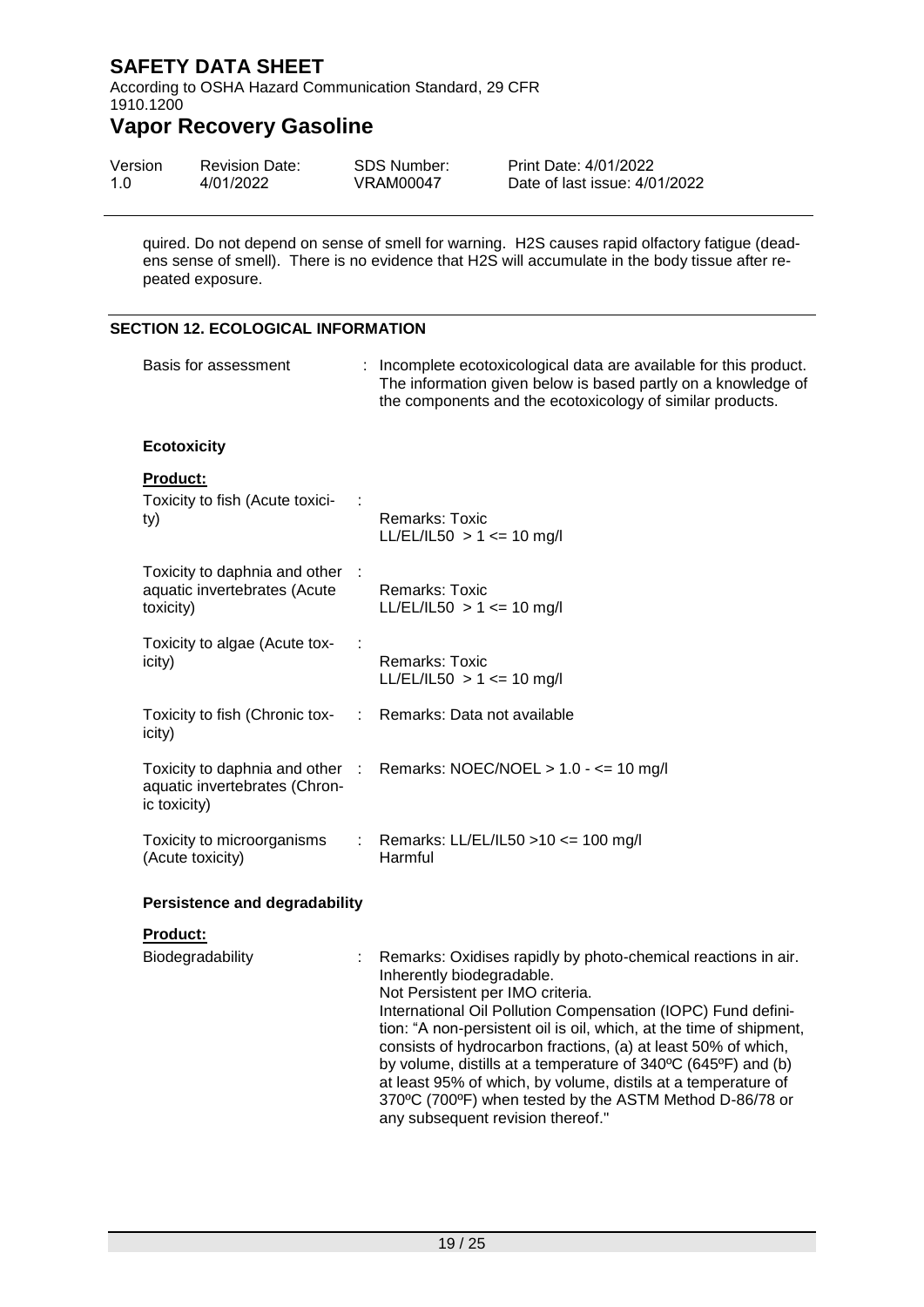According to OSHA Hazard Communication Standard, 29 CFR 1910.1200

| Version<br>1.0 | <b>Revision Date:</b><br>4/01/2022         | SDS Number:<br><b>VRAM00047</b>           | Print Date: 4/01/2022<br>Date of last issue: 4/01/2022                                                                                                                                                                                                                                                                                                                                                                                                                                                                                                                                                                                                                                                                                                                                                                                                                                                                                                                                                                      |
|----------------|--------------------------------------------|-------------------------------------------|-----------------------------------------------------------------------------------------------------------------------------------------------------------------------------------------------------------------------------------------------------------------------------------------------------------------------------------------------------------------------------------------------------------------------------------------------------------------------------------------------------------------------------------------------------------------------------------------------------------------------------------------------------------------------------------------------------------------------------------------------------------------------------------------------------------------------------------------------------------------------------------------------------------------------------------------------------------------------------------------------------------------------------|
|                | <b>Bioaccumulative potential</b>           |                                           |                                                                                                                                                                                                                                                                                                                                                                                                                                                                                                                                                                                                                                                                                                                                                                                                                                                                                                                                                                                                                             |
| Product:       |                                            |                                           |                                                                                                                                                                                                                                                                                                                                                                                                                                                                                                                                                                                                                                                                                                                                                                                                                                                                                                                                                                                                                             |
|                | <b>Bioaccumulation</b>                     | cumulate.                                 | Remarks: Contains components with the potential to bioac-                                                                                                                                                                                                                                                                                                                                                                                                                                                                                                                                                                                                                                                                                                                                                                                                                                                                                                                                                                   |
|                | <b>Mobility in soil</b>                    |                                           |                                                                                                                                                                                                                                                                                                                                                                                                                                                                                                                                                                                                                                                                                                                                                                                                                                                                                                                                                                                                                             |
| Product:       |                                            |                                           |                                                                                                                                                                                                                                                                                                                                                                                                                                                                                                                                                                                                                                                                                                                                                                                                                                                                                                                                                                                                                             |
| Mobility       |                                            | Floats on water.                          | Remarks: If the product enters soil, one or more constituents<br>will or may be mobile and may contaminate groundwater.<br>Evaporates within a day from water or soil surfaces.                                                                                                                                                                                                                                                                                                                                                                                                                                                                                                                                                                                                                                                                                                                                                                                                                                             |
|                | Other adverse effects<br>no data available |                                           |                                                                                                                                                                                                                                                                                                                                                                                                                                                                                                                                                                                                                                                                                                                                                                                                                                                                                                                                                                                                                             |
|                | <b>SECTION 13. DISPOSAL CONSIDERATIONS</b> |                                           |                                                                                                                                                                                                                                                                                                                                                                                                                                                                                                                                                                                                                                                                                                                                                                                                                                                                                                                                                                                                                             |
|                | <b>Disposal methods</b>                    |                                           |                                                                                                                                                                                                                                                                                                                                                                                                                                                                                                                                                                                                                                                                                                                                                                                                                                                                                                                                                                                                                             |
|                | Waste from residues                        |                                           | Recover or recycle if possible.                                                                                                                                                                                                                                                                                                                                                                                                                                                                                                                                                                                                                                                                                                                                                                                                                                                                                                                                                                                             |
|                |                                            | courses<br>contamination.                 | It is the responsibility of the waste generator to determine the<br>toxicity and physical properties of the material generated to<br>determine the proper waste classification and disposal meth-<br>ods in compliance with applicable regulations.<br>Waste product should not be allowed to contaminate soil or<br>ground water, or be disposed of into the environment.<br>Do not dispose into the environment, in drains or in water<br>Do not dispose of tank water bottoms by allowing them to<br>drain into the ground. This will result in soil and groundwater<br>Waste arising from a spillage or tank cleaning should be dis-<br>posed of in accordance with prevailing regulations, preferably<br>to a recognised collector or contractor. The competence of the<br>collector or contractor should be established beforehand.<br>MARPOL - see International Convention for the Prevention of<br>Pollution from Ships (MARPOL 73/78) which provides tech-<br>nical aspects at controlling pollutions from ships. |
|                | Contaminated packaging                     | Drain container thoroughly.<br>container. | After draining, vent in a safe place away from sparks and fire.<br>Residues may cause an explosion hazard.<br>Do not puncture, cut, or weld uncleaned drums.<br>Send to drum recoverer or metal reclaimer.<br>Do not pollute the soil, water or environment with the waste                                                                                                                                                                                                                                                                                                                                                                                                                                                                                                                                                                                                                                                                                                                                                  |
| Remarks        | <b>Local legislation</b>                   |                                           | Disposal should be in accordance with applicable regional,<br>national, and local laws and regulations.<br>Local regulations may be more stringent than regional or na-<br>tional requirements and must be complied with.                                                                                                                                                                                                                                                                                                                                                                                                                                                                                                                                                                                                                                                                                                                                                                                                   |
|                |                                            | 20/25                                     |                                                                                                                                                                                                                                                                                                                                                                                                                                                                                                                                                                                                                                                                                                                                                                                                                                                                                                                                                                                                                             |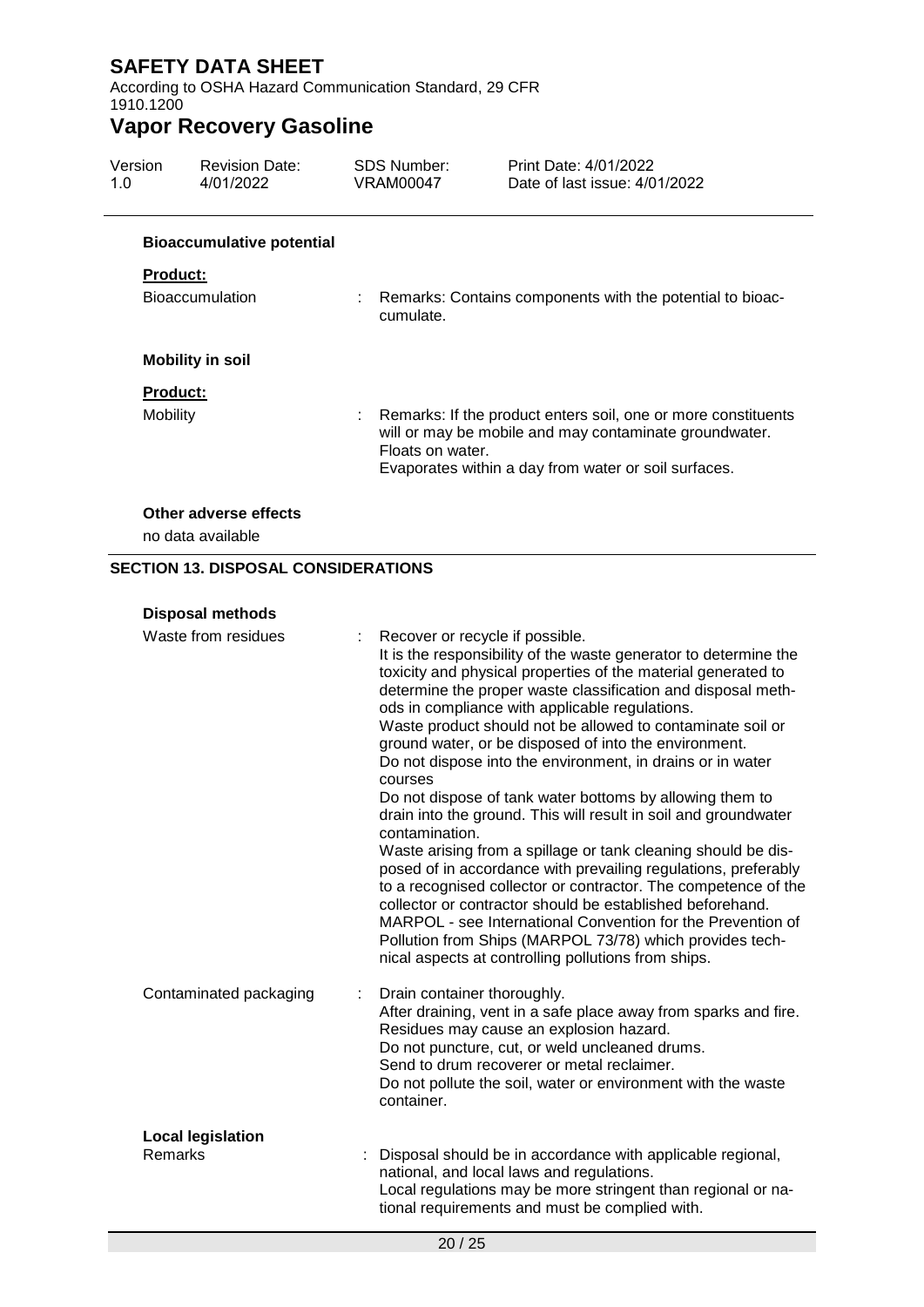According to OSHA Hazard Communication Standard, 29 CFR 1910.1200

### **Vapor Recovery Gasoline**

| Version | <b>Revision Date:</b> | SDS Number: | Print Date: 4/01/2022         |
|---------|-----------------------|-------------|-------------------------------|
| 1.0     | 4/01/2022             | VRAM00047   | Date of last issue: 4/01/2022 |

### **SECTION 14. TRANSPORT INFORMATION**

#### **National Regulations**

|                                  | US Department of Transportation Classification (49 CFR Parts 171-180) |
|----------------------------------|-----------------------------------------------------------------------|
| UN/ID/NA number                  | $:$ UN 1268                                                           |
| Proper shipping name             | : PETROLEUM DISTILLATES, N.O.S.                                       |
| Class                            | $\therefore$ 3                                                        |
| Packing group                    | t T                                                                   |
| Labels                           | $\therefore$ 3                                                        |
| <b>ERG Code</b>                  | : 128                                                                 |
| Marine pollutant                 | no                                                                    |
| <b>International Regulations</b> |                                                                       |
| <b>IATA-DGR</b>                  |                                                                       |
| UN/ID No.                        | $\therefore$ UN 1268                                                  |
| Proper shipping name             | : PETROLEUM DISTILLATES, N.O.S.                                       |
| <b>Class</b>                     | : 3                                                                   |
| Packing group                    | : T                                                                   |
| Labels                           | $\therefore$ 3                                                        |
| <b>IMDG-Code</b>                 |                                                                       |
| UN number                        | $:$ UN 1268                                                           |
| Proper shipping name             | : PETROLEUM DISTILLATES, N.O.S.<br>(Gasoline, vapor-recovery)         |
| Class                            | 3                                                                     |

### **Transport in bulk according to Annex II of MARPOL 73/78 and the IBC Code**

Not applicable for product as supplied. MARPOL Annex 1 rules apply for bulk shipments by sea.

#### **Special precautions for user**

Remarks : Special Precautions: Refer to Section 7, Handling & Storage, for special precautions which a user needs to be aware of or needs to comply with in connection with transport.

### **SECTION 15. REGULATORY INFORMATION**

Packing group : I Labels : 3 Marine pollutant : yes

#### **EPCRA - Emergency Planning and Community Right-to-Know Act**

#### **CERCLA Reportable Quantity**

| Components     | CAS-No.   |       | Component RQ   Calculated product RQ |
|----------------|-----------|-------|--------------------------------------|
|                |           | (lbs) | (lbs)                                |
| <b>Benzene</b> | 71-43-2   | 10    | 200                                  |
| <b>Xylene</b>  | 1330-20-7 | 100   | 500                                  |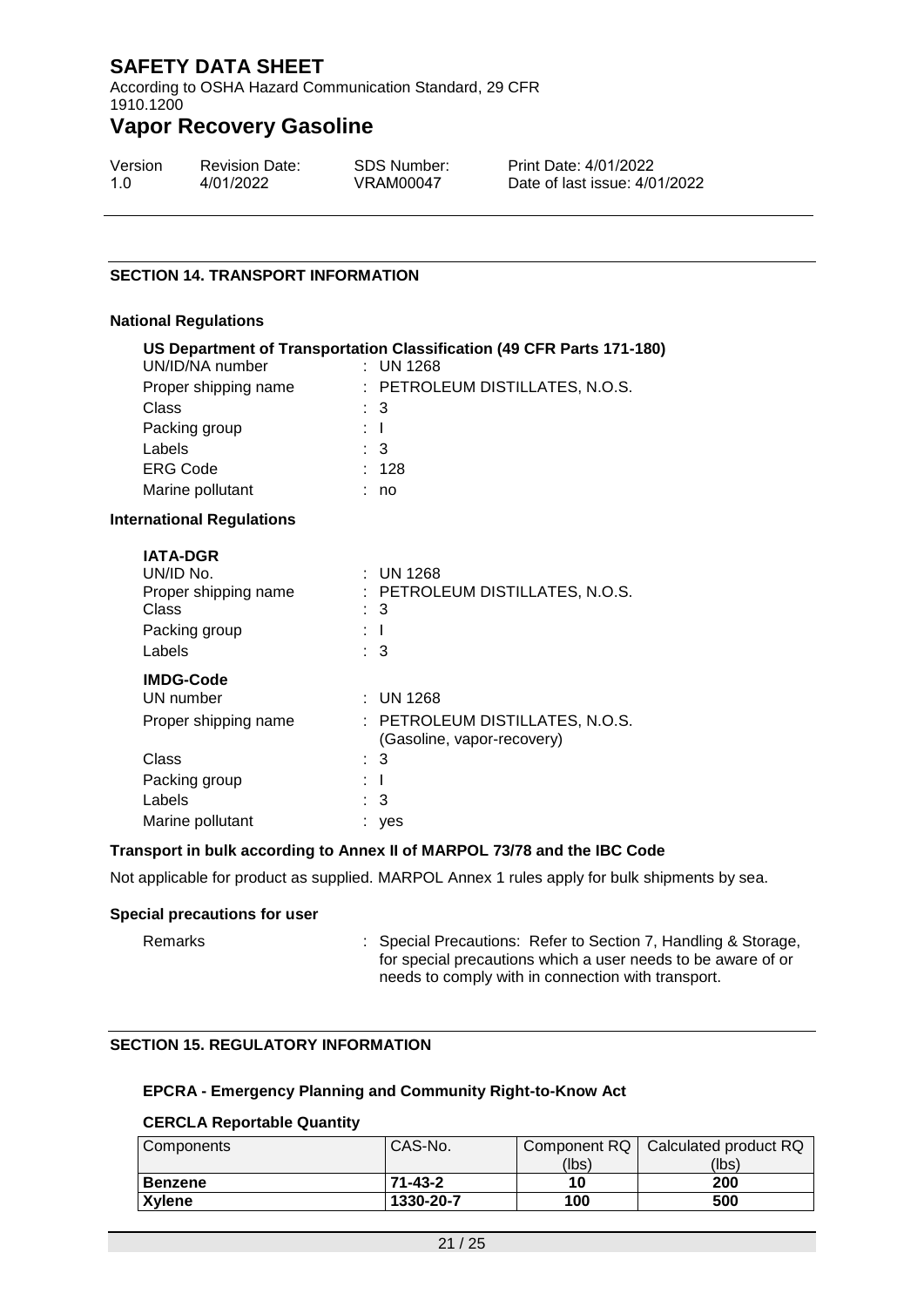According to OSHA Hazard Communication Standard, 29 CFR 1910.1200

### **Vapor Recovery Gasoline**

| Version | <b>Revision Date:</b> | SDS Number: | Print Date: 4/01/2022         |
|---------|-----------------------|-------------|-------------------------------|
| 1.0     | 4/01/2022             | VRAM00047   | Date of last issue: 4/01/2022 |

| <b>Toluene</b>     | 108-88-3       | 1000 | 5000 |
|--------------------|----------------|------|------|
| Ethylbenzene       | $100 - 41 - 4$ | 1000 |      |
| <b>Cyclohexane</b> | 110-82-7       | 1000 |      |
| n-Hexane           | 110-54-3       | 5000 | ×    |

\*: Vertex HSSE classifies this material as an "oil" under the CERCLA Petroleum Exclusion, therefore re-leases to the environment are not reportable under CERCLA., The components with RQs are given for information.

Calculated RQ exceeds reasonably attainable upper limit.

### **SARA 304 Extremely Hazardous Substances Reportable Quantity**

This material does not contain any components with a section 304 EHS RQ.

#### **SARA 302 Extremely Hazardous Substances Threshold Planning Quantity**

This material does not contain any components with a section 302 EHS TPQ.

|                        | SARA 311/312 Hazards | Aspiration hazard<br>Carcinogenicity                                                                      | Flammable (gases, aerosols, liquids, or solids)<br>Skin corrosion or irritation<br>Reproductive toxicity<br>Germ cell mutagenicity<br>Specific target organ toxicity (single or repeated exposure) |                   |  |
|------------------------|----------------------|-----------------------------------------------------------------------------------------------------------|----------------------------------------------------------------------------------------------------------------------------------------------------------------------------------------------------|-------------------|--|
| <b>SARA 313</b>        |                      | The following components are subject to reporting levels es-<br>tablished by SARA Title III, Section 313: |                                                                                                                                                                                                    |                   |  |
|                        |                      | n-Hexane                                                                                                  | 110-54-3                                                                                                                                                                                           | $>= 20 - 30 %$    |  |
|                        |                      | Toluene                                                                                                   | 108-88-3                                                                                                                                                                                           | $>= 20 - < 30 \%$ |  |
|                        |                      | Xylene                                                                                                    | 1330-20-7                                                                                                                                                                                          | $>= 20 - 30 %$    |  |
|                        |                      | <b>Benzene</b>                                                                                            | 71-43-2                                                                                                                                                                                            | $>= 5 - < 10 \%$  |  |
|                        |                      | Ethylbenzene                                                                                              | 100-41-4                                                                                                                                                                                           | $>= 5 - < 10 \%$  |  |
|                        |                      | Cyclohexane                                                                                               | 110-82-7                                                                                                                                                                                           | $>= 5 - < 10 \%$  |  |
| <b>Clean Water Act</b> |                      |                                                                                                           |                                                                                                                                                                                                    |                   |  |
| 117.3:                 |                      | The following Hazardous Chemicals are listed under the U.S. CleanWater Act, Section 311, Table            |                                                                                                                                                                                                    |                   |  |
|                        | Benzene              | $71 - 43 - 2$                                                                                             | 5 %                                                                                                                                                                                                |                   |  |
|                        | Ethylbenzene         | $100 - 41 - 4$                                                                                            | 5 %                                                                                                                                                                                                |                   |  |
|                        | Cyclohexane          | 110-82-7                                                                                                  | 5%                                                                                                                                                                                                 |                   |  |

| Ethylpenzene | 100-41-4  | 5 % |
|--------------|-----------|-----|
| Cyclohexane  | 110-82-7  | 5%  |
| Toluene      | 108-88-3  | 20% |
| Xylene       | 1330-20-7 | 20% |
|              |           |     |

#### **US State Regulations**

| Pennsylvania Right To Know                      |                                                      |  |  |
|-------------------------------------------------|------------------------------------------------------|--|--|
| gasoline, vapor-recovery<br>Toluene<br>n-Hexane | low boiling point<br>naphtha<br>108-88-3<br>110-54-3 |  |  |
|                                                 |                                                      |  |  |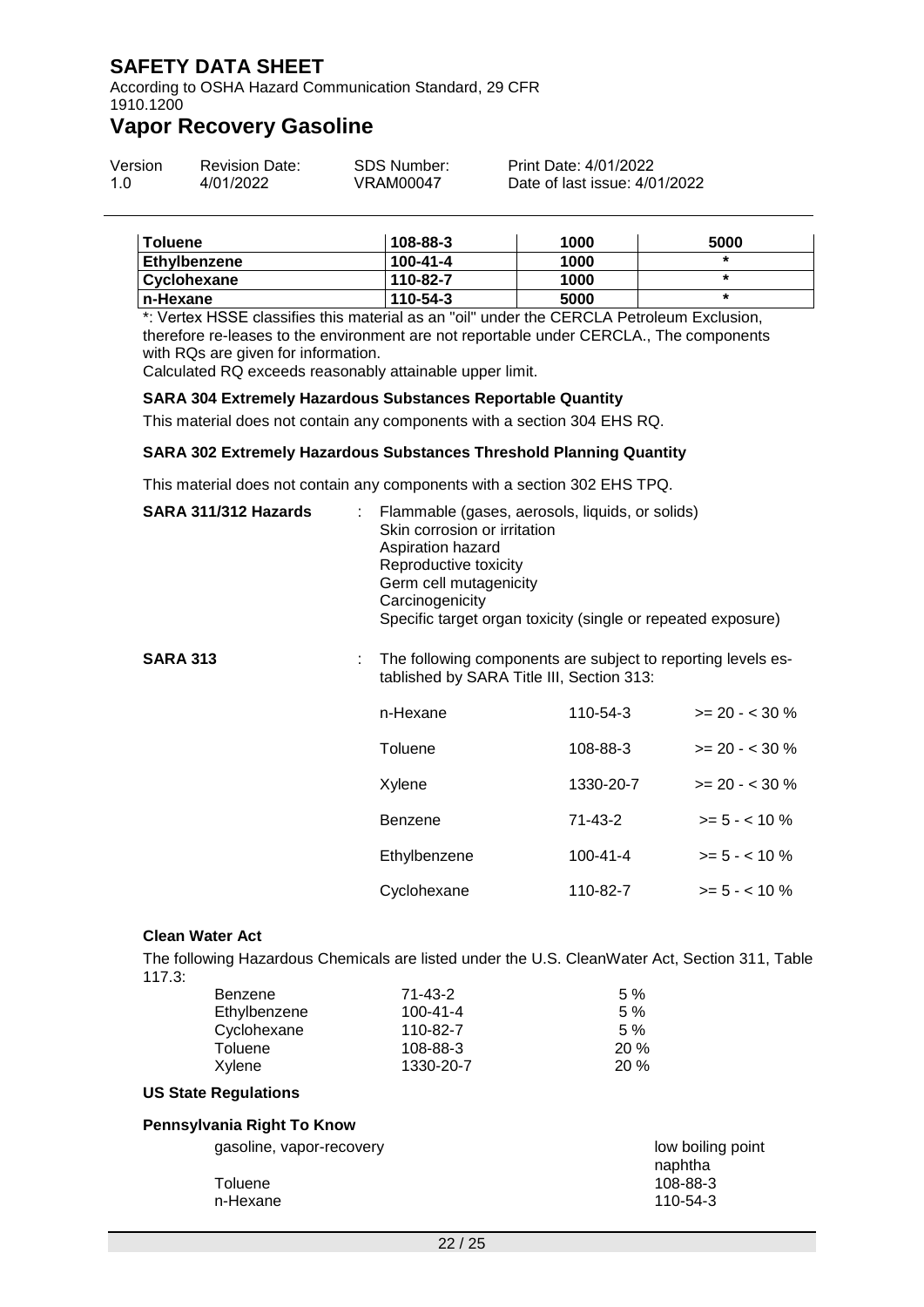According to OSHA Hazard Communication Standard, 29 CFR 1910.1200

### **Vapor Recovery Gasoline**

| Version | <b>Revision Date:</b> | SDS Number: | Print Date: 4/01/2022         |
|---------|-----------------------|-------------|-------------------------------|
| 1.O     | 4/01/2022             | VRAM00047   | Date of last issue: 4/01/2022 |

| Xylene       | 1330-20-7      |
|--------------|----------------|
| Cyclohexane  | 110-82-7       |
| Benzene      | 71-43-2        |
| Ethylbenzene | $100 - 41 - 4$ |

### **California Prop. 65**

WARNING: This product can expose you to chemicals including Benzene, Ethylbenzene, which is/are known to the State of California to cause cancer, and Benzene, Toluene, which is/are known to the State of California to cause birth defects or other reproductive harm. For more information go to www.P65Warnings.ca.gov.

#### **California List of Hazardous Substances**

| Toluene                                                   | 108-88-3       |
|-----------------------------------------------------------|----------------|
| n-Hexane                                                  | 110-54-3       |
| Xylene                                                    | 1330-20-7      |
| Cyclohexane                                               | 110-82-7       |
| <b>Benzene</b>                                            | $71 - 43 - 2$  |
| Ethylbenzene                                              | $100 - 41 - 4$ |
| <b>California Regulated Carcinogens</b><br><b>Benzene</b> | $71 - 43 - 2$  |
|                                                           |                |

#### **Other regulations:**

The regulatory information is not intended to be comprehensive. Other regulations may apply to this material.

### **The components of this product are reported in the following inventories:**

: All components listed.

### **SECTION 16. OTHER INFORMATION**

### **Further information**

NFPA Rating (Health, Fire, Reac-1, 3, 0 tivity)

### **Full text of other abbreviations**

| <b>ACGIH</b>        | : USA. ACGIH Threshold Limit Values (TLV)                                               |  |
|---------------------|-----------------------------------------------------------------------------------------|--|
| <b>ACGIH BEI</b>    | ACGIH - Biological Exposure Indices (BEI)                                               |  |
| <b>OSHA CARC</b>    | <b>OSHA Specifically Regulated Chemicals/Carcinogens</b>                                |  |
| OSHA P0             | USA. OSHA - TABLE Z-1 Limits for Air Contaminants -<br>1910.1000                        |  |
| OSHA Z-1            | : USA. Occupational Exposure Limits (OSHA) - Table Z-1 Lim-<br>its for Air Contaminants |  |
| OSHA Z-2            | : USA. Occupational Exposure Limits (OSHA) - Table Z-2                                  |  |
| ACGIH / TWA         | 8-hour, time-weighted average                                                           |  |
| <b>ACGIH / STEL</b> | Short-term exposure limit                                                               |  |
| OSHA CARC / PEL     | : Permissible exposure limit (PEL)                                                      |  |
| OSHA CARC / STEL    | $:$ Excursion limit                                                                     |  |
| OSHA PO / TWA       | 8-hour time weighted average                                                            |  |
| OSHA PO / STEL      | Short-term exposure limit                                                               |  |
| OSHA Z-1 / TWA      | : 8-hour time weighted average                                                          |  |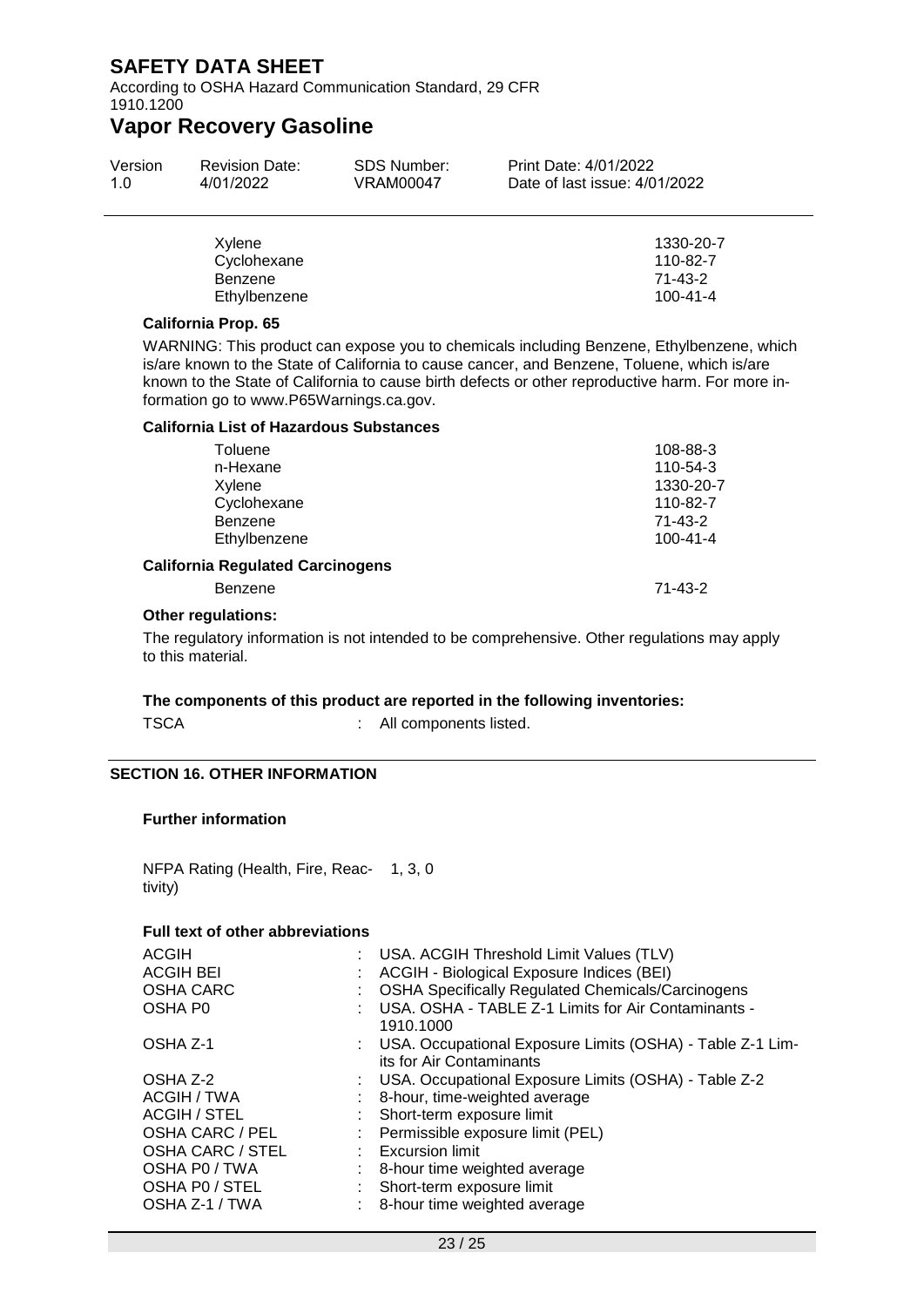According to OSHA Hazard Communication Standard, 29 CFR 1910.1200

| Version<br>1.0                                                                     | <b>Revision Date:</b><br>4/01/2022 | <b>SDS Number:</b><br><b>VRAM00047</b>                                                                                                                                                                                                                                                                                                                                                                                                                                                                         | Print Date: 4/01/2022<br>Date of last issue: 4/01/2022                                                                                                                                                                                                                                                                                                                                                                                                                                                                                                                                                                                                                                                                                                                                                                                                                                                                                                                                                                                                                                                                                                                                                                                                                                                                                                                                                                                                                                                                                                                       |  |  |  |
|------------------------------------------------------------------------------------|------------------------------------|----------------------------------------------------------------------------------------------------------------------------------------------------------------------------------------------------------------------------------------------------------------------------------------------------------------------------------------------------------------------------------------------------------------------------------------------------------------------------------------------------------------|------------------------------------------------------------------------------------------------------------------------------------------------------------------------------------------------------------------------------------------------------------------------------------------------------------------------------------------------------------------------------------------------------------------------------------------------------------------------------------------------------------------------------------------------------------------------------------------------------------------------------------------------------------------------------------------------------------------------------------------------------------------------------------------------------------------------------------------------------------------------------------------------------------------------------------------------------------------------------------------------------------------------------------------------------------------------------------------------------------------------------------------------------------------------------------------------------------------------------------------------------------------------------------------------------------------------------------------------------------------------------------------------------------------------------------------------------------------------------------------------------------------------------------------------------------------------------|--|--|--|
| OSHA Z-2 / TWA<br>OSHA Z-2 / CEIL<br>OSHA Z-2 / Peak<br>Abbreviations and Acronyms |                                    | 8-hour time weighted average<br>Acceptable ceiling concentration<br>Acceptable maximum peak above the acceptable ceiling con-<br>centration for an 8-hr shift<br>The standard abbreviations and acronyms used in this docu-<br>ment can be looked up in reference literature (e.g. scientific<br>dictionaries) and/or websites.                                                                                                                                                                                |                                                                                                                                                                                                                                                                                                                                                                                                                                                                                                                                                                                                                                                                                                                                                                                                                                                                                                                                                                                                                                                                                                                                                                                                                                                                                                                                                                                                                                                                                                                                                                              |  |  |  |
|                                                                                    |                                    | <b>Hygienists</b><br>BEL = Biological exposure limits<br>$COC = C$ leveland Open-Cup<br>DNEL = Derived No Effect Level<br>EC = European Commission<br>gy Of Chemicals<br><b>Chemical Substances</b><br>EL50 = Effective Loading fifty<br>Inventory<br>EWC = European Waste Code<br>Labelling of Chemicals<br>IL50 = Inhibitory Level fifty<br>LC50 = Lethal Concentration fifty<br>$LD50 = Lethal Does fifty per cent.$<br>$LL50 = Lethal$ Loading fifty<br><b>Pollution From Ships</b><br>served Effect Level | ACGIH = American Conference of Governmental Industrial<br>ADR = European Agreement concerning the International<br>Carriage of Dangerous Goods by Road<br>AICS = Australian Inventory of Chemical Substances<br>ASTM = American Society for Testing and Materials<br>BTEX = Benzene, Toluene, Ethylbenzene, Xylenes<br>CAS = Chemical Abstracts Service<br>CEFIC = European Chemical Industry Council<br>CLP = Classification Packaging and Labelling<br>DIN = Deutsches Institut fur Normung<br>DMEL = Derived Minimal Effect Level<br>DSL = Canada Domestic Substance List<br>EC50 = Effective Concentration fifty<br>ECETOC = European Center on Ecotoxicology and Toxicolo-<br>ECHA = European Chemicals Agency<br>EINECS = The European Inventory of Existing Commercial<br>ENCS = Japanese Existing and New Chemical Substances<br>GHS = Globally Harmonised System of Classification and<br>IARC = International Agency for Research on Cancer<br>IATA = International Air Transport Association<br>IC50 = Inhibitory Concentration fifty<br><b>IMDG</b> = International Maritime Dangerous Goods<br>INV = Chinese Chemicals Inventory<br>IP346 = Institute of Petroleum test method $N^{\circ}$ 346 for the<br>determination of polycyclic aromatics DMSO-extractables<br>KECI = Korea Existing Chemicals Inventory<br>LL/EL/IL = Lethal Loading/Effective Loading/Inhibitory loading<br>MARPOL = International Convention for the Prevention of<br>NOEC/NOEL = No Observed Effect Concentration / No Ob-<br>OE_HPV = Occupational Exposure - High Production Volume |  |  |  |